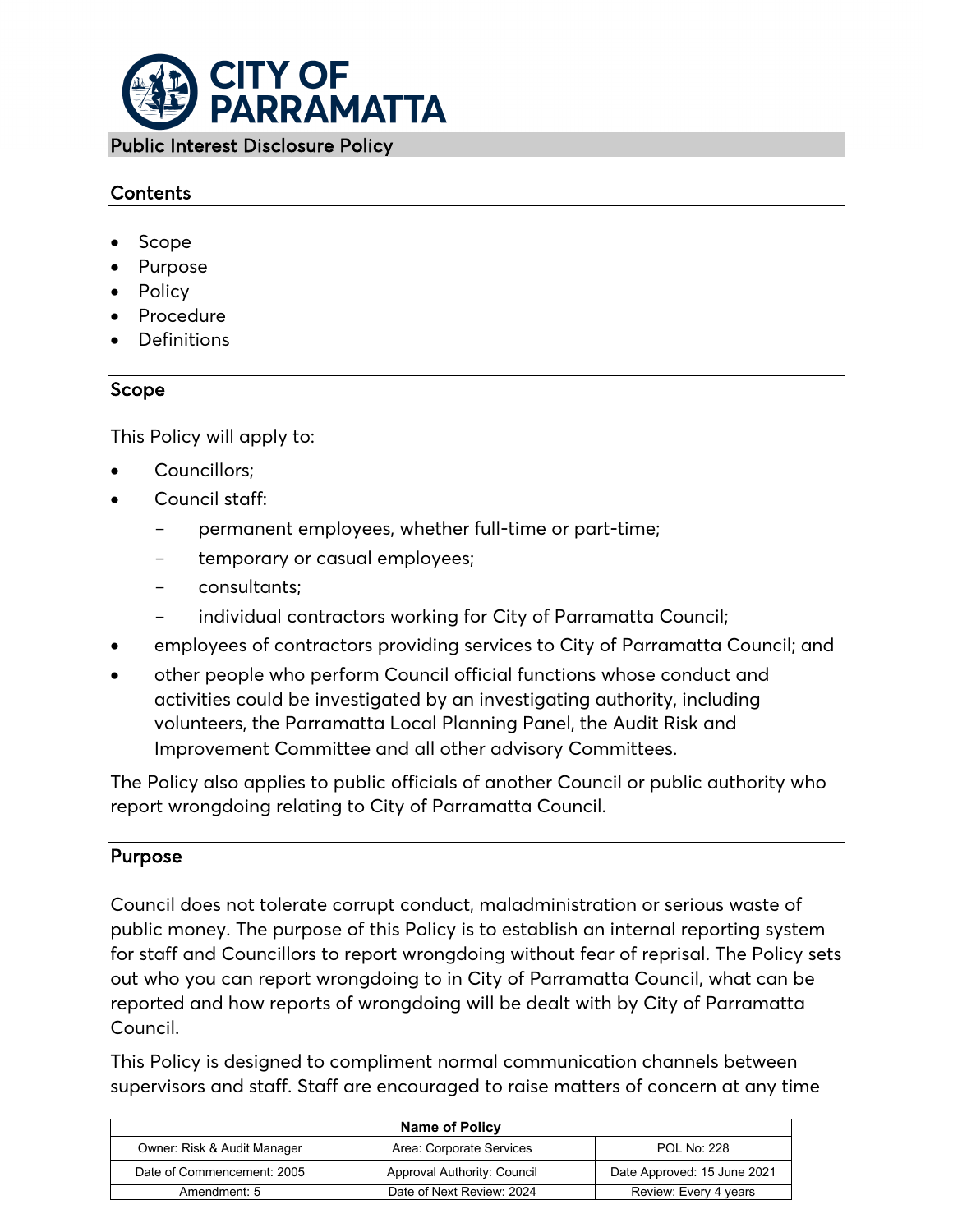

with their supervisors, but also have the option of making a report about a public interest issue in accordance with this Policy and the Public Interest Disclosures Act 1994 (PID Act).

This Policy is just one in the suite of Council's complaint handling policies. Further relevant polices are:

- [Complaints Handling Policy;](http://pcc-adm-icon01/eplanning/Common/Output/Document.aspx?id=lv1vxjNE7zk%253d)
- [Code of Conduct;](http://pcc-adm-icon01/eplanning/Common/Output/Document.aspx?id=7GGfUQFZw1I%253d) and
- [Fraud and Corruption Prevention Policy.](http://pcc-adm-icon01/eplanning/Common/Output/Document.aspx?id=0n96OOg62YU%253d)

The internal reporting system established under this Policy is not intended to be used for staff grievances, which should be raised through the [Grievance and Dispute](http://pcc-adm-icon01/ePlanning/Temp/001_005X_0I0N0OQBV3P.PDF)  [Handling Policy.](http://pcc-adm-icon01/ePlanning/Temp/001_005X_0I0N0OQBV3P.PDF) If a staff member makes a report under this Policy which is substantially a grievance, the matter will be referred to Human Resources to be dealt with in accordance with the Grievance and Dispute Handling Policy.

# **Policy**

You should report any suspected wrongdoing within City of Parramatta Council, or any activities or incidents you see within Council that you believe are wrong. Council is committed to encouraging and supporting the reporting of wrongdoing and to protect those who make public interest disclosures from any adverse action as a result of their report and keeping confidential their identity where possible.

If you make a public interest disclosure in accordance with the PID Act, you will not be subject to any liability, and no action, claim or demand can be taken against you for having made the public interest disclosure. You will not have breached any confidentiality or secrecy obligations and you will have the defense of absolute privilege in defamation.

The PID Act protects reporters from detrimental action being taken against them because they have made, or are believed to have made, a public interest disclosure. It does not protect reporters from disciplinary or other management action where Council has reasonable grounds to take such action.

# What can be reported?

Reports about five categories of serious misconduct:

- corrupt conduct;
- maladministration;

| <b>Name of Policy</b>       |                             |                             |
|-----------------------------|-----------------------------|-----------------------------|
| Owner: Risk & Audit Manager | Area: Corporate Services    | <b>POL No: 228</b>          |
| Date of Commencement: 2005  | Approval Authority: Council | Date Approved: 15 June 2021 |
| Amendment: 5                | Date of Next Review: 2024   | Review: Every 4 years       |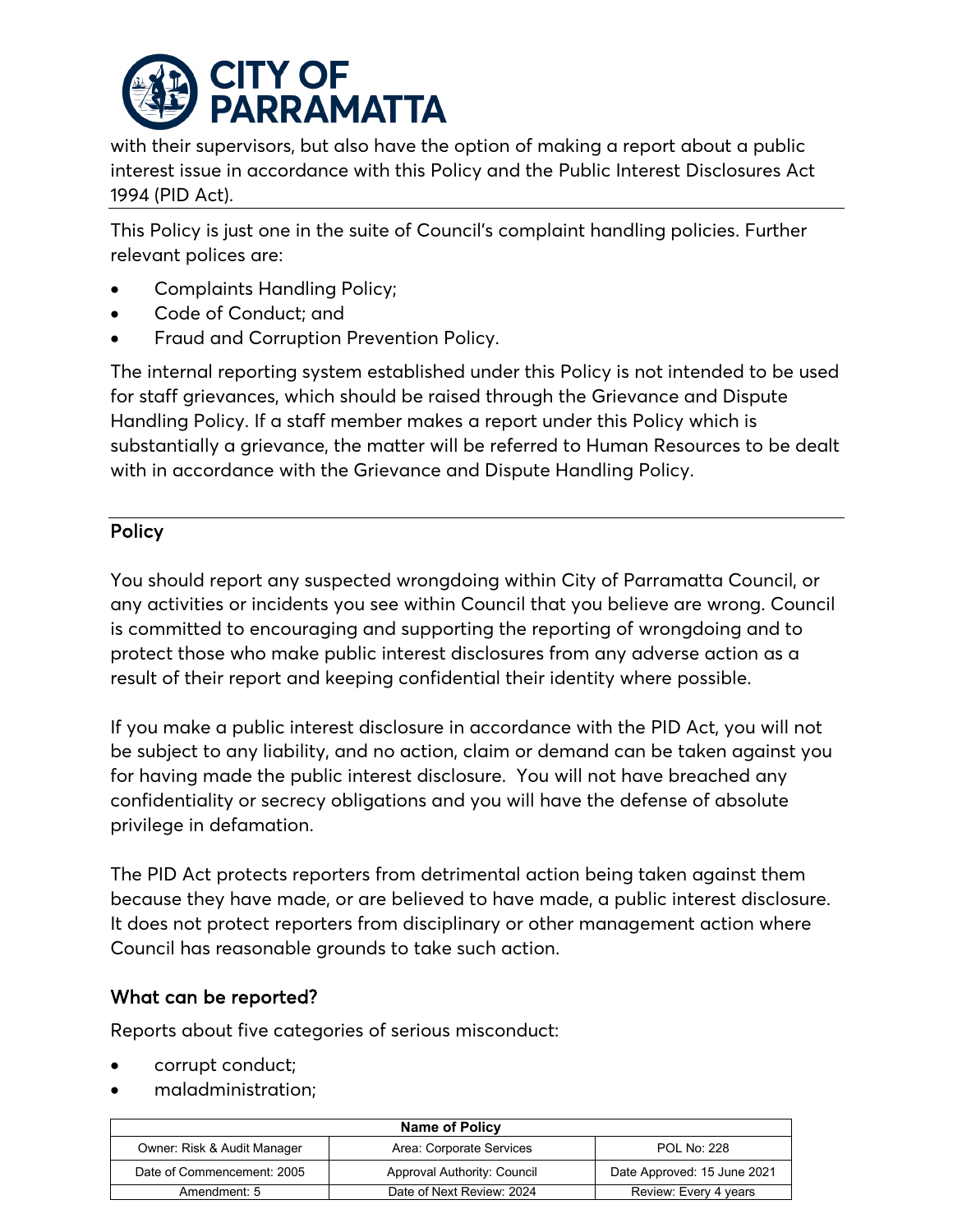

- serious and substantial waste of public money;
- government information contravention (a breach of the GIPA Act); and
- Local Government pecuniary interest contravention,

which otherwise meet the criteria of a public interest disclosure, will be dealt with under the PID Act and according to this Policy. Details about these types of conduct are outlined below. More information about what can be reported under the PID Act can be found in the [NSW Ombudsman's Guideline B2](https://www.ombo.nsw.gov.au/__data/assets/pdf_file/0005/3596/Guideline_B2_What-should-be-reported_web.pdf) "What should be reported?".

All other wrongdoing or suspected wrongdoing should be reported and dealt with in line with the relevant policies. This might include:

- harassment or unlawful discrimination;
- practices that endanger the health or safety of staff or the public.

Even if these reports are not dealt with as public interest disclosures, City of Parramatta Council recognises such reports may raise important issues. We will respond to all reports and make every attempt to protect the staff member making the report from reprisal. For further information, see:

- Code of Conduct;
- Fraud and Corruption Prevention Po
- [Grievance and Dispute Handling Policy;](http://pcc-adm-icon01/eplanning/Common/Output/Document.aspx?id=6szxYUouAqU%253d)
- Complaints Handling Policy;
- [Workplace Bullying & Harassment Policy;](http://pcc-adm-icon01/eplanning/Common/Output/Document.aspx?id=OYDk%252f0Tlf0g%253d)
- [Work Health Safety Policy, Procedure and Statement;](http://pcc-adm-icon01/eplanning/Common/Output/Document.aspx?id=f7dZGPvmmx0%253d)
- [Drug and Alcohol Policy;](http://pcc-adm-icon01/eplanning/Common/Output/Document.aspx?id=GJin9Bq6%252bmw%253d)
- Smoke [Free Workplace Policy;](http://pcc-adm-icon01/eplanning/Common/Output/Document.aspx?id=qT7PiCsDOUA%253d)
- [Interaction Between Councillors And Staff;](http://pcc-adm-icon01/eplanning/Common/Output/Document.aspx?id=KQYpPhVah%252fo%253d) and
- [Statement of Business Ethics.](http://pcc-adm-icon01/eplanning/Common/Output/Document.aspx?id=waMlManwHoE%253d)

# Corrupt conduct

Corrupt conduct is the dishonest or partial exercise of official functions by a public official.

For example, this could include:

- the improper use of knowledge, power or position for personal gain or the advantage of others;
- acting dishonestly or unfairly, or breaching public trust;
- a Council official being influenced by a member of public to use their position in a way that is dishonest, biased or breaches public trust.

| Name of Policy              |                             |                             |
|-----------------------------|-----------------------------|-----------------------------|
| Owner: Risk & Audit Manager | Area: Corporate Services    | <b>POL No: 228</b>          |
| Date of Commencement: 2005  | Approval Authority: Council | Date Approved: 15 June 2021 |
| Amendment: 5                | Date of Next Review: 2024   | Review: Every 4 years       |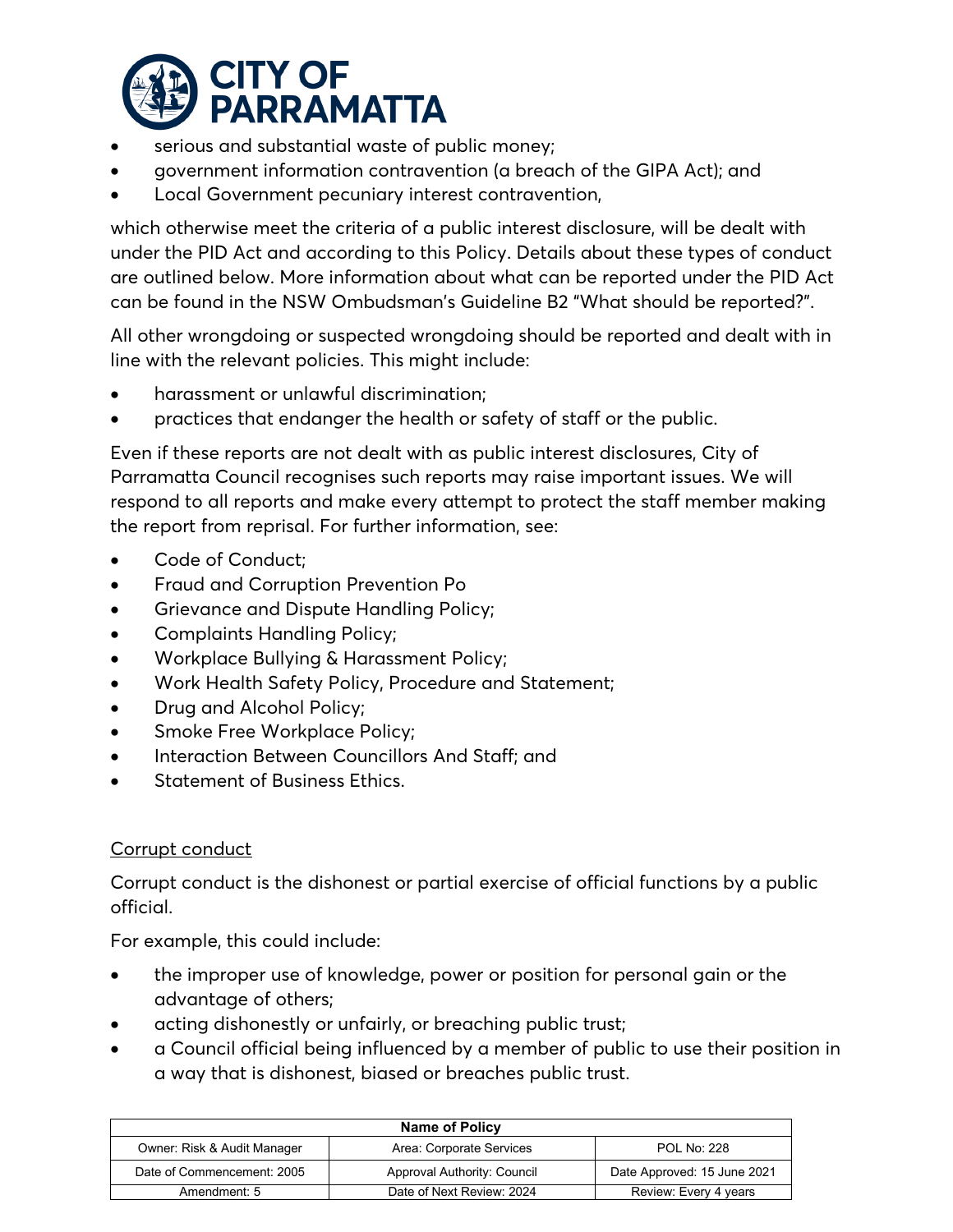

## Maladministration

Maladministration is conduct that involves action or inaction of a serious nature that is contrary to law, unreasonable, unjust, oppressive or improperly discriminatory or based wholly or partly on improper motives.

For example, this could include:

- making a decision and/or taking action that is unlawful
- refusing to grant an approval for reasons that are not related to the merits of their application.

# Serious and substantial waste of public money

Serious and substantial waste is the uneconomical, inefficient or ineffective use of resources that could result in losing or wasting public money.

For example, this could include:

- not following a competitive tendering process for a large scale contract
- having inadequate or no processes in place for a system involving large amounts of public funds.

# Government information contravention (Breach of the GIPA Act)

A breach of the Government Information (Public Access) Act 2009 (GIPA Act) is a failure to properly fulfil functions under that Act.

For example, this could include:

- destroying, concealing or altering records to prevent them from being released;
- knowingly making decisions that are contrary to the legislation;
- intentionally overlooking documents that are clearly covered by an access application;
- directing another person to make a decision that is contrary to the legislation.

# Local Government pecuniary interest contravention

A Local Government pecuniary interest contravention is a failure to comply with requirements under the *Local Government Act 1993* relating to the management of pecuniary interests. These include obligations to lodge disclosure of interests returns, disclose pecuniary interests at Council and Council committee meetings and leave the meeting while the matter is being discussed. A pecuniary interest is an interest

| <b>Name of Policy</b>       |                             |                             |
|-----------------------------|-----------------------------|-----------------------------|
| Owner: Risk & Audit Manager | Area: Corporate Services    | <b>POL No: 228</b>          |
| Date of Commencement: 2005  | Approval Authority: Council | Date Approved: 15 June 2021 |
| Amendment: 5                | Date of Next Review: 2024   | Review: Every 4 years       |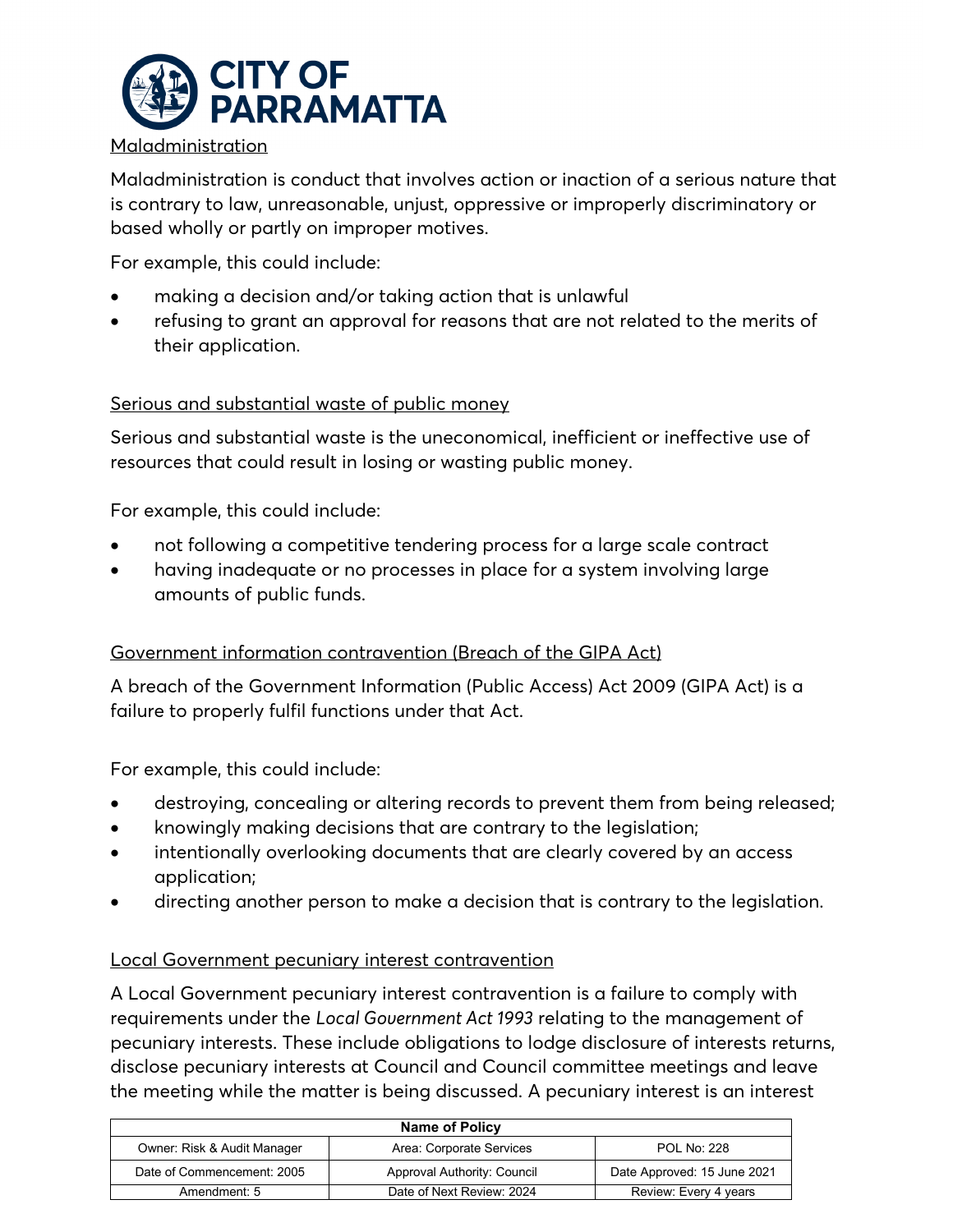

that a person has in a matter because of a reasonable likelihood or expectation of appreciable financial gain or loss to the person.

For example, this could include:

- a senior Council staff member recommending a family member for a Council contract and not declaring the relationship
- a Councillor participating in consideration of a DA for a property they or their family have an interest in.

## Procedure

## The role of Council Staff and Councillors

Staff and Councillors play an important role in contributing to a workplace where known or suspected wrongdoing is reported and dealt with appropriately. All Council staff and Councillors are obliged to:

- report all known or suspected wrongdoing and support those who have made reports of wrongdoing;
- if requested, assist those dealing with the report, including supplying information on request, cooperating with any investigation and maintaining confidentiality;
- treat any staff member or person dealing with a report of wrongdoing with courtesy and respect; and
- respect the rights of any person the subject of reports.

Staff and Councillors must not:

- make false or misleading reports of wrongdoing; and/or
- victimise or harass anyone who has made a report.

Additionally, the behaviour of all Council staff and Councillors involved in the internal reporting process must adhere to the City of Parramatta Council's Code of Conduct. A breach of the Code could result in disciplinary action.

Those persons who make disclosures in accordance with the PID Act will be protected from adverse actions as a result of their report.

#### The role of Council

| <b>Name of Policy</b>       |                             |                             |
|-----------------------------|-----------------------------|-----------------------------|
| Owner: Risk & Audit Manager | Area: Corporate Services    | <b>POL No: 228</b>          |
| Date of Commencement: 2005  | Approval Authority: Council | Date Approved: 15 June 2021 |
| Amendment: 5                | Date of Next Review: 2024   | Review: Every 4 years       |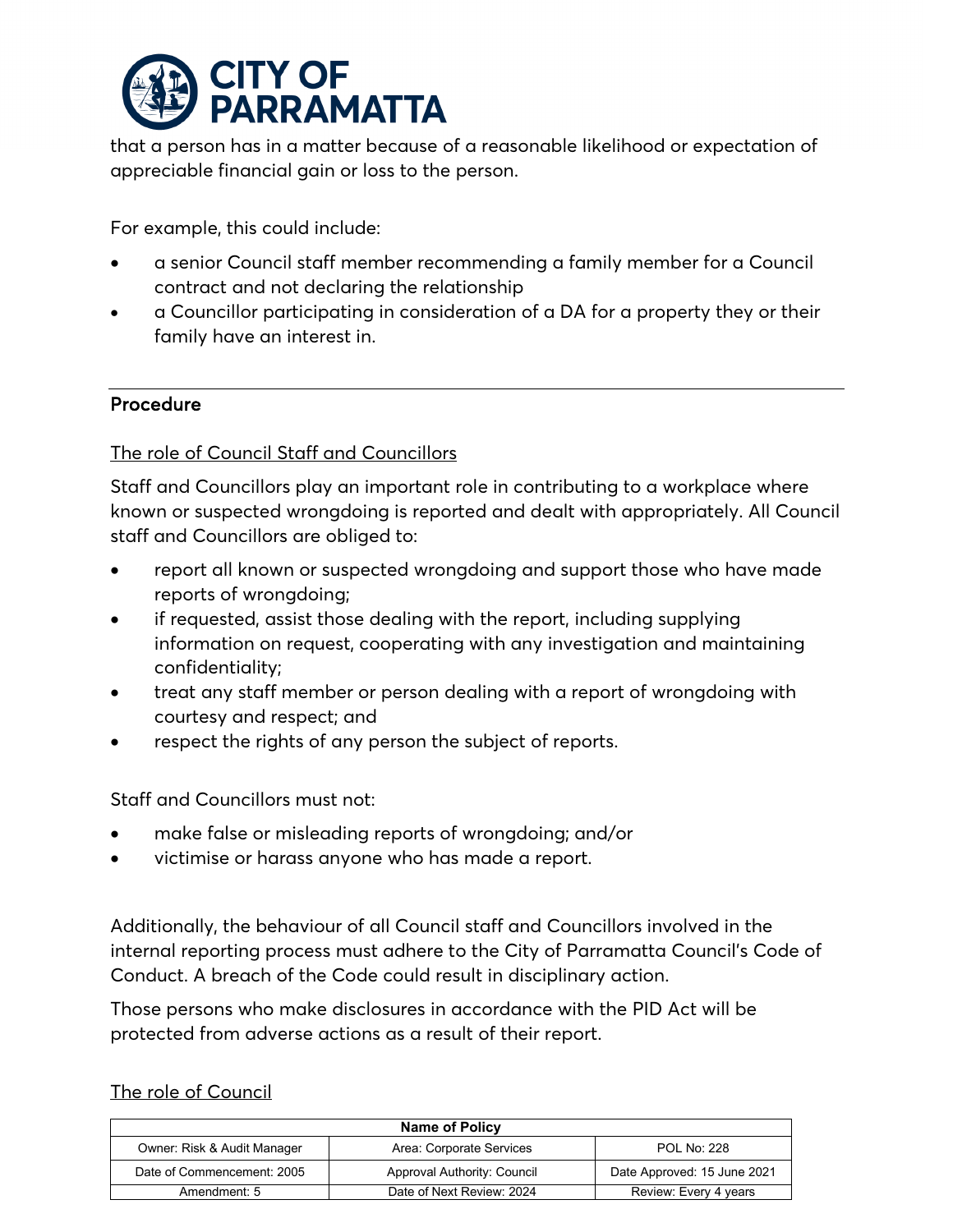

City of Parramatta Council has a responsibility to establish and maintain a working environment that encourages staff and Councillors to report wrongdoing and supports them when they do. This includes keeping the identity of reporters confidential where practical and appropriate, and taking steps to protect reporters from reprisal and manage workplace conflict.

Council will assess all reports of wrongdoing it receives from staff and Councillors and deal with them appropriately. Once wrongdoing has been reported, Council takes 'ownership' of the matter. This means it is up to us to decide whether a report should be investigated, and if so, how it should be investigated and by whom. Council will deal with all reports of wrongdoing fairly and reasonably, and respect the rights of any person the subject of a report.

City of Parramatta Council must report on our obligations under the PID Act and statistical information about public interest disclosures in our annual report and to the NSW Ombudsman every six months.

To ensure Council complies with the PID Act and deals with all reports of wrongdoing properly, all staff and Councillors with roles outlined below and elsewhere in this Policy will receive training on their responsibilities.

# Roles of key positions

1. Chief Executive Officer

The Chief Executive Officer (CEO) has ultimate responsibility for maintaining the internal reporting system and workplace reporting culture, and ensuring that City of Parramatta Council complies with the PID Act. The CEO can receive reports from staff and Councillors and has a responsibility to:

- assess reports received by or referred to them, to determine whether or not the report should be treated as a public interest disclosure, and to decide how the report will be dealt with;
- deal with reports made under the Council's code of conduct in accordance withProcedures for the Administration of the Model Code of Conduct for Local Councils in NSW;
- ensure there are strategies in place to support reporters, protect reporters from reprisal and manage workplace conflict that may arise in relation to a report;
- make decisions following any investigation or appoint an appropriate decisionmaker;
- take appropriate remedial action where wrongdoing is substantiated or systemic problems are identified;

| <b>Name of Policy</b>       |                             |                             |
|-----------------------------|-----------------------------|-----------------------------|
| Owner: Risk & Audit Manager | Area: Corporate Services    | <b>POL No: 228</b>          |
| Date of Commencement: 2005  | Approval Authority: Council | Date Approved: 15 June 2021 |
| Amendment: 5                | Date of Next Review: 2024   | Review: Every 4 years       |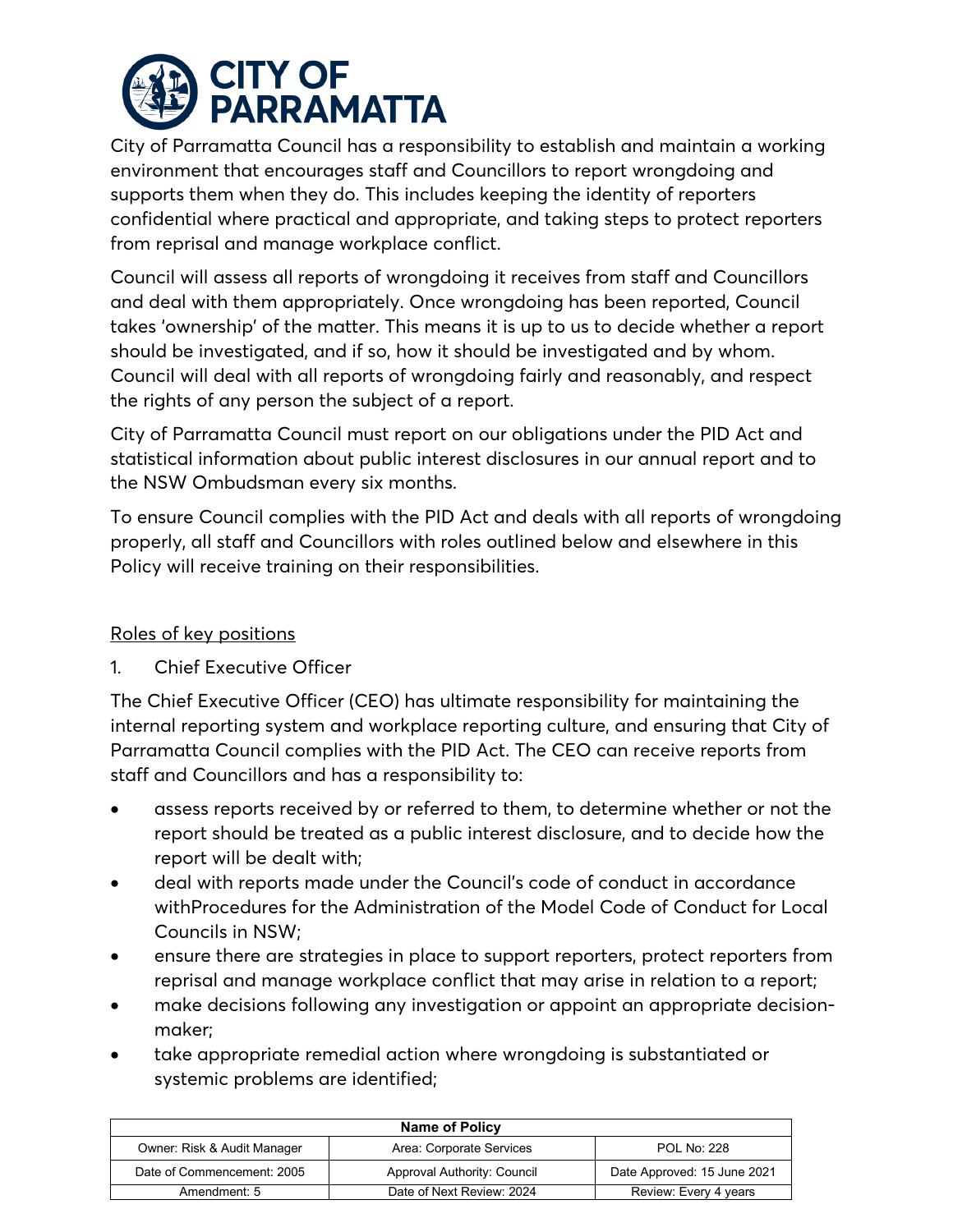

- refer actual or suspected corrupt conduct to the Independent Commission Against Corruption (ICAC);
- refer any evidence of a reprisal offence under section 20 of the PID Act to the Commissioner of Police or the ICAC; and
- attend relevant training, maintain an awareness of the *Public Interest Disclosure*  Act and promote the PID Policy within Council to create an environment where staff are comfortable and confident to report wrongdoing.
- 2. Lord Mayor

# The Lord Mayor can receive reports from staff and Councillors about the CEO.

Where the Lord Mayor receives such reports, the Lord Mayor has a responsibility to:

- assess the reports to determine whether or not they should be treated as a public interest disclosure, and to decide how they will be dealt with;
- deal with reports made under the Council's Code of Conduct in accordance with the Procedures for the Administration of the Model Code of Conduct for Local Councils in NSW;
- refer reports to an investigating authority, were appropriate;
- liaise with the Disclosures Coordinator to ensure there are strategies in place to support reporters, protect reporters from reprisal and manage workplace conflict that may arise in relation to a report;
- refer actual or suspected corrupt conduct to the ICAC;
- refer any evidence of a reprisal offence under section 20 of the PID Act to the Commissioner of Police or the ICAC; and
- attend relevant training, maintain an awareness of the *Public Interest Disclosure Act* and promote the PID Policy within Council to create an environment where staff are comfortable and confident to report wrongdoing.
- 3. Disclosures Coordinator

The Disclosures Coordinator has a central role in Council's internal reporting system. The Disclosures Coordinator can receive and assess reports, and is the primary point of contact in Council for the reporter. The Disclosures Coordinator has a responsibility to:

• assess reports to determine whether or not a report should be treated as a public interest disclosure, and to decide how each report will be dealt with (either under delegation or in consultation with the CEO);

| <b>Name of Policy</b>       |                             |                             |
|-----------------------------|-----------------------------|-----------------------------|
| Owner: Risk & Audit Manager | Area: Corporate Services    | <b>POL No: 228</b>          |
| Date of Commencement: 2005  | Approval Authority: Council | Date Approved: 15 June 2021 |
| Amendment: 5                | Date of Next Review: 2024   | Review: Every 4 years       |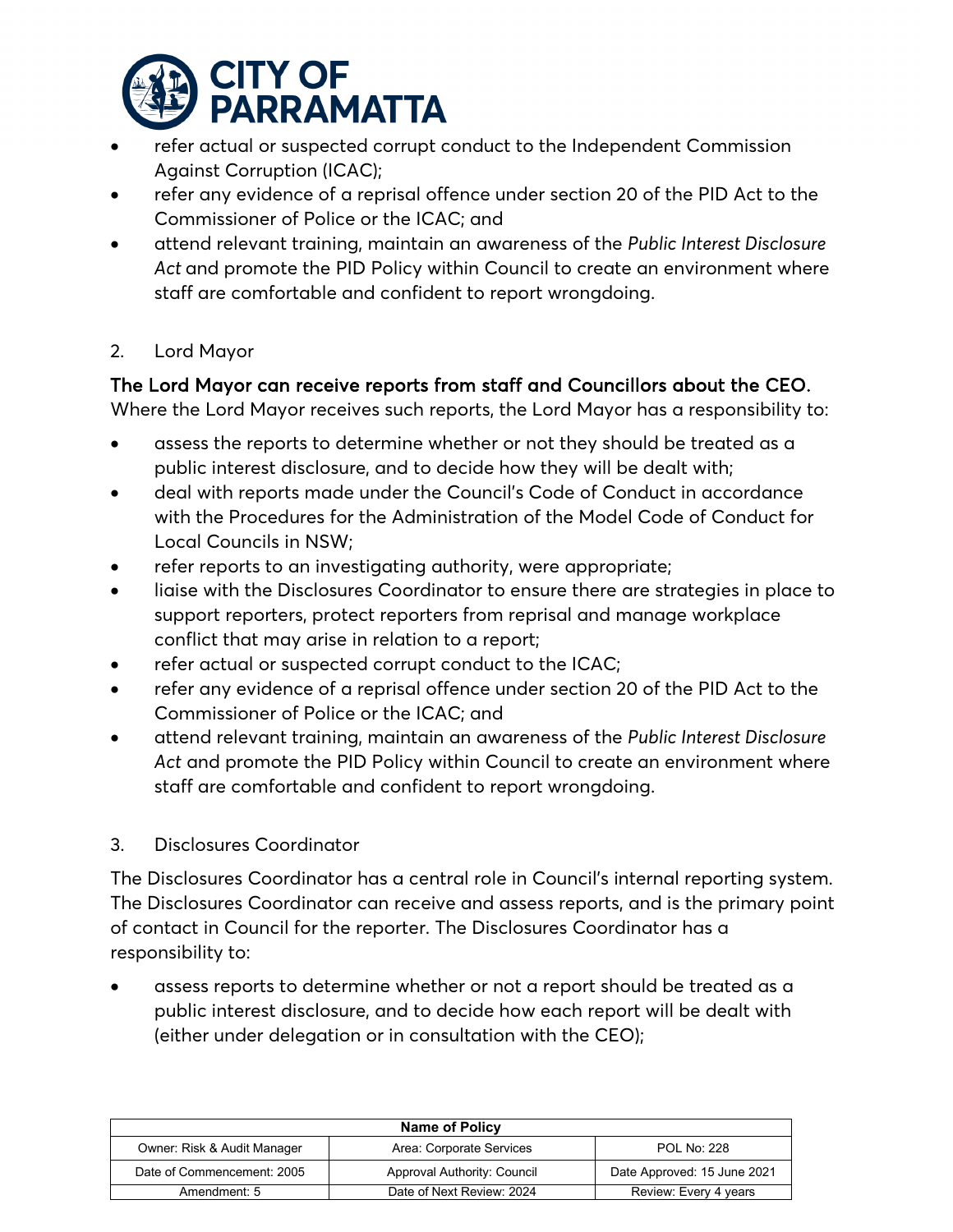

- deal with reports made under the Council's code of conduct in accordance withProcedures for the Administration of the Model Code of Conduct for Local Councils in NSW;
- attend relevant training, maintain an awareness of the *Public Interest Disclosure Act* and promote the PID Policy within Council to create an environment where staff are comfortable and confident to report wrongdoing;
- coordinate Council's response to a report;
- acknowledge reports and provide updates and feedback to the reporter;
- assess whether it is possible and appropriate to keep the reporter's identity confidential;
- assess the risk of reprisal and workplace conflict related to or likely to arise out of a report, and develop strategies to manage any risk identified;
- where required, provide or coordinate support to staff involved in the reporting or investigation process, including protecting the interests of any officer the subject of a report;
- ensure Council complies with the PID Act; and
- provide six-monthly reports to the NSW Ombudsman in accordance with section 6CA of the PID Act.

# 4. Disclosures Officers

Disclosures Officers are additional points of contact within the internal reporting system. They can provide advice about the system and the internal reporting Policy, receive reports of wrongdoing and assist staff and Councillors to make reports.

Disclosures Officers have a responsibility to:

- document in writing any reports received verbally, and have the document signed and dated by the reporter;
- make arrangements to ensure reporters can make reports privately and discreetly when requested, if necessary away from the workplace;
- discuss with the reporter any concerns they may have about reprisal or workplace conflict;
- carry out preliminary assessment and forward reports to the disclosures coordinator or CEO for full assessment; and
- attend/deliver relevant training, maintain an awareness of the *Public Interest Disclosure Act* and promote the PID Policy within Council to create an environment where staff are comfortable and confident to report wrongdoing.

| Name of Policy              |                             |                             |
|-----------------------------|-----------------------------|-----------------------------|
| Owner: Risk & Audit Manager | Area: Corporate Services    | <b>POL No: 228</b>          |
| Date of Commencement: 2005  | Approval Authority: Council | Date Approved: 15 June 2021 |
| Amendment: 5                | Date of Next Review: 2024   | Review: Every 4 years       |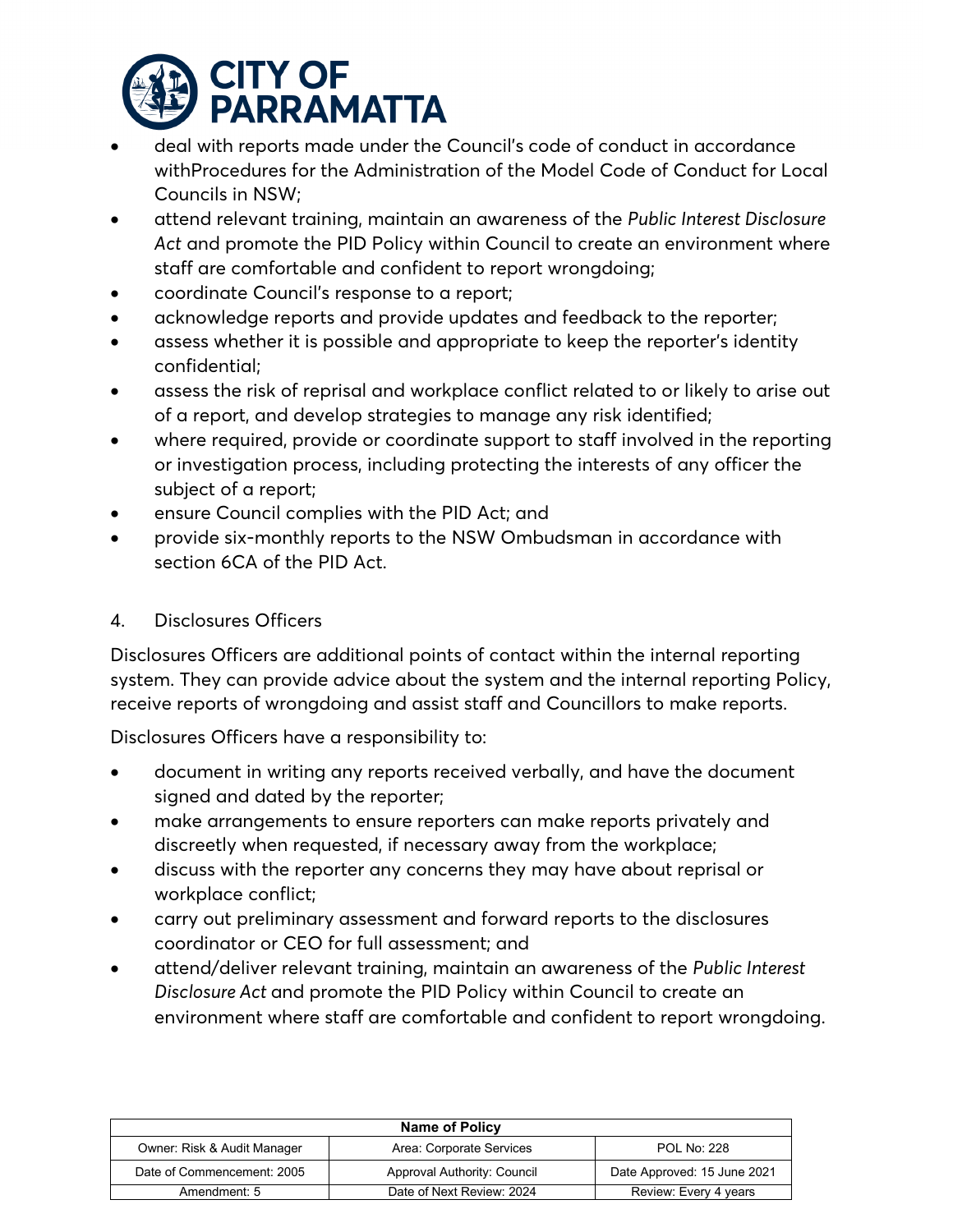

## 5. Supervisors and Line Managers

Supervisors and Line Managers play an important role in managing the immediate workplace of those involved in or affected by the internal reporting process. Supervisors and Line Managers should be aware of the internal reporting process (contained within this Policy) and are responsible for creating a local work environment where staff are comfortable and confident about reporting wrongdoing. They have a responsibility to:

- encourage staff to report known or suspected wrongdoing within the organisation and support staff when they do;
- identify reports made to them in the course of their work which could be public interest disclosures, and assist the staff member to make the report to an officer authorised to receive public interest disclosures under this Policy;
- implement local management strategies, in consultation with the disclosures coordinator, to minimise the risk of reprisal or workplace conflict in relation to a report; and
- notify the Disclosures Coordinator or CEO immediately if they believe a staff member is being subjected to reprisal as a result of reporting wrongdoing, or in the case of suspected reprisal by the CEO, notify the Lord Mayor.

#### Assessment of Reports

All reports will be promptly and thoroughly assessed to determine what action will be taken to deal with the report and whether or not the report will be treated as a public interest disclosure.

The *Public Interest Disclosures Act* requires that the disclosure is acknowledged within 45 days of its receipt and including providing a copy of this Policy. Council aims to acknowledge disclosures more promptly than is required in the legislation. Furthermore, the person who made the disclosure must be advised within six (6) months of the disclosure having been made of what action has been taken or is proposed to be taken in respect of the disclosure.

All disclosures must be referred by the CEO (or Lord Mayor if the disclosure is about the CEO) to the Disclosures Coordinator. The Disclosures Coordinator is responsible for assessing reports, in consultation with the CEO where appropriate. All reports will be assessed on the information available to the Disclosures Coordinator at the time. It is up to Disclosures Coordinator to decide whether an investigation should be carried out and how that investigation should be carried out. In assessing a report,

| <b>Name of Policy</b>       |                             |                             |
|-----------------------------|-----------------------------|-----------------------------|
| Owner: Risk & Audit Manager | Area: Corporate Services    | <b>POL No: 228</b>          |
| Date of Commencement: 2005  | Approval Authority: Council | Date Approved: 15 June 2021 |
| Amendment: 5                | Date of Next Review: 2024   | Review: Every 4 years       |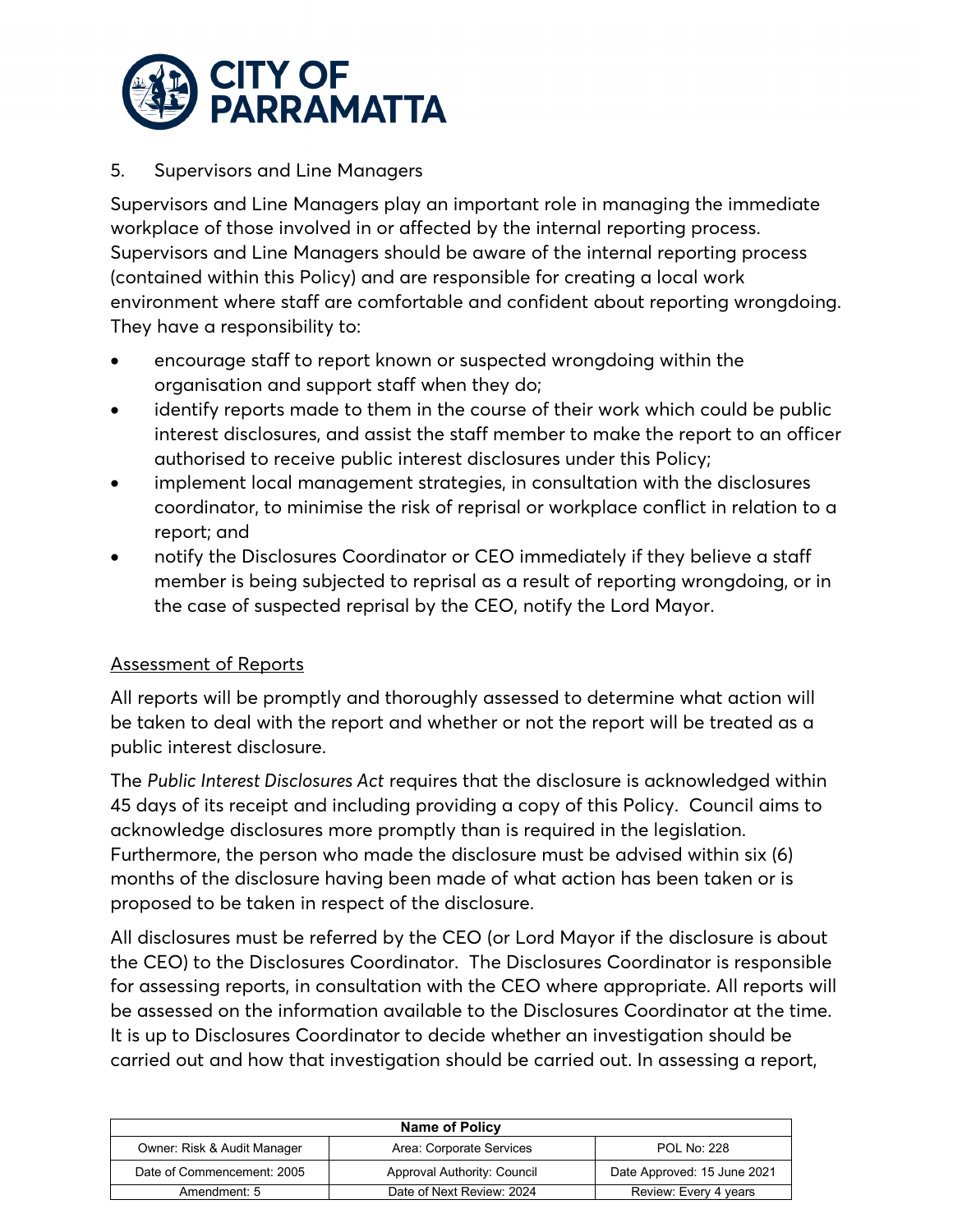

Disclosures Coordinator may decide that the report should be referred elsewhere or that no action should be taken on the report.

All matters referred as a PID or assessed as a possible PID, including matters where no action has been taken, will be securely and confidentiality stored in the event of further reporting.

# When will a report be treated as a Public Interest Disclosure?

Council will treat a report as a public interest disclosure if it meets the relevant criteria under the PID Act. These criteria are:

- the report must be about one of the following five categories of serious wrongdoing – corrupt conduct, maladministration, serious and substantial waste of public money, breach of the GIPA Act, or local government pecuniary interest contravention;
- the person making the disclosure must honestly believe on reasonable grounds that the information shows or tends to show wrongdoing;
- the report has to be made to either the CEO or, for reports about the CEO, the Lord Mayor, a position nominated in this Policy, an investigating authority or in limited circumstances to a Member of Parliament or journalist.

Reports by staff are not public interest disclosures if they:

- mostly question the merits of government policy;
- are made with the sole or substantial motive of avoiding dismissal or other disciplinary action.

# Who can receive a report within Council?

Staff are encouraged to report general wrongdoing to their supervisor. However, the PID Act requires that for a report to be a public interest disclosure, it must be made to certain public officials defined in this Policy or any supporting procedures.

The following positions are the only people within Council who are authorised to receive a public interest disclosure. Any supervisor who receives a report that they believe may be a public interest disclosure is obliged to assist the staff member to make the report to one of the positions listed below. The broader responsibilities of these positions are outlined under Roles and Responsibilities.

If your report involves a Councillor, you should make it to the CEO. If your report relates to the CEO, you should make it to the Lord Mayor.

| <b>Name of Policy</b>       |                             |                             |
|-----------------------------|-----------------------------|-----------------------------|
| Owner: Risk & Audit Manager | Area: Corporate Services    | <b>POL No: 228</b>          |
| Date of Commencement: 2005  | Approval Authority: Council | Date Approved: 15 June 2021 |
| Amendment: 5                | Date of Next Review: 2024   | Review: Every 4 years       |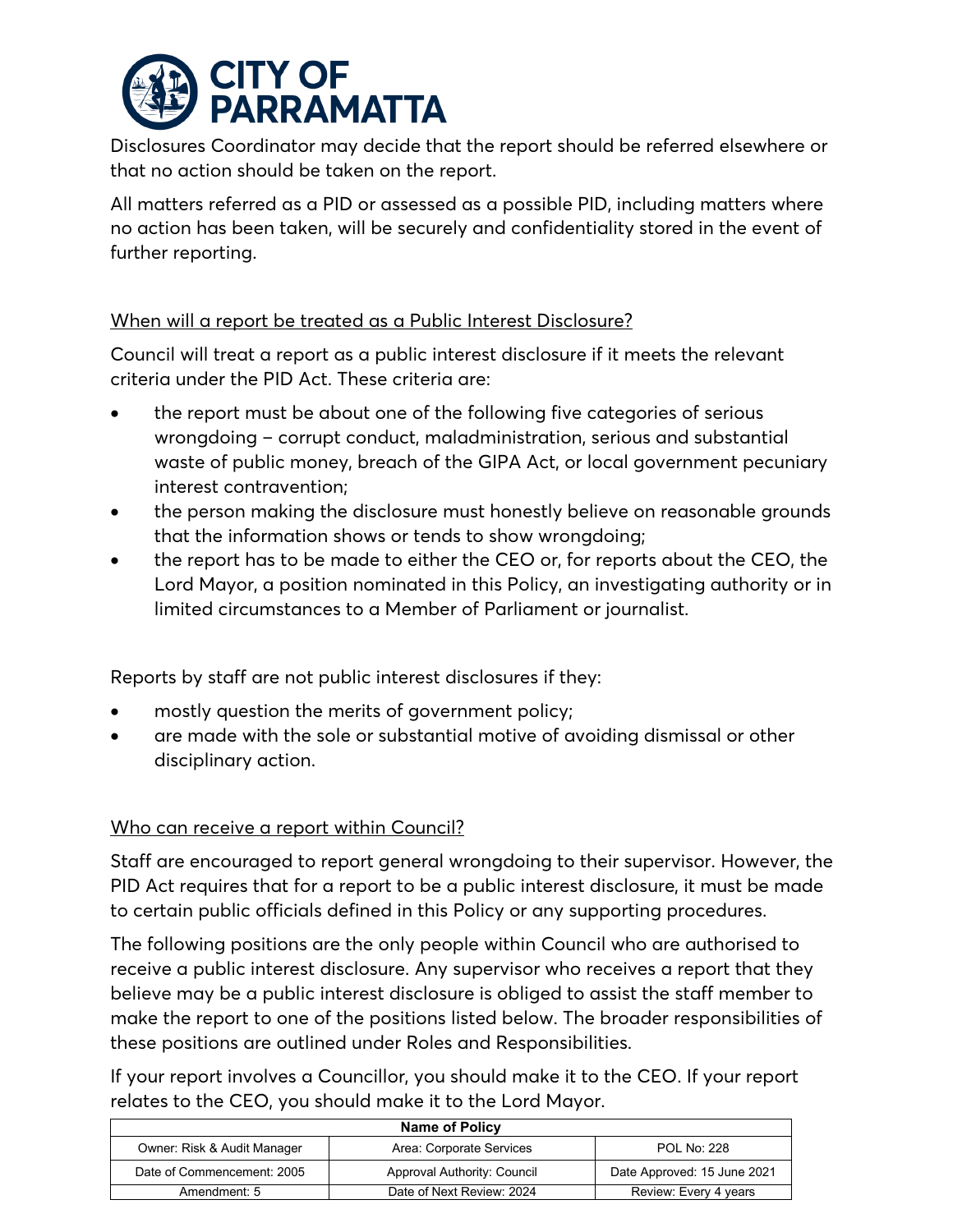

Contact List – please refer to Council's intranet site, Insite, for individual contact details.

Disclosures Coordinator: Internal Ombudsman

#### Disclosures Officers

- **Chief Executive Officer** 
	- Chief Executive Officer
	- Chief of Staff
- **Executive Director Corporate Services** 
	- Chief of People & Culture Officer
	- Group Manager Legal Services
	- Chief Financial Officer
	- Head of IT
- **Executive Director City Engagement & Experience** 
	- Group Manager City Identity
	- Group Manager City Engagement
	- Group Manager City Experience
- **Executive Director City Assets & Operations** 
	- Group Manager City Operations
	- Group Manager City Assets & Environment
	- **Group Manager Regulatory Services**
- **Executive Director City Planning & Design** 
	- Group Manager City Design
	- Group Manager City Planning
	- Group Manager Development & Traffic Services
	- **Executive Director Community Services** 
		- Group Manager Cultural Strategy
		- Group Manager City Assets Parramatta Square
		- Group Manager Social & Community Services
		- Riverside Theatre Director
- **Executive Director Property Development** 
	- Group Manager Place Services
	- Group Manager Property Development
	- Group Manager Property, Security, Assets & Services
	- Group Manager, Project Delivery
- Group Manager City Strategy

**Name of Policy** Owner: Risk & Audit Manager Area: Corporate Services POL No: 228 Date of Commencement: 2005 Approval Authority: Council Date Approved: 15 June 2021 Amendment: 5 Date of Next Review: 2024 Review: Every 4 years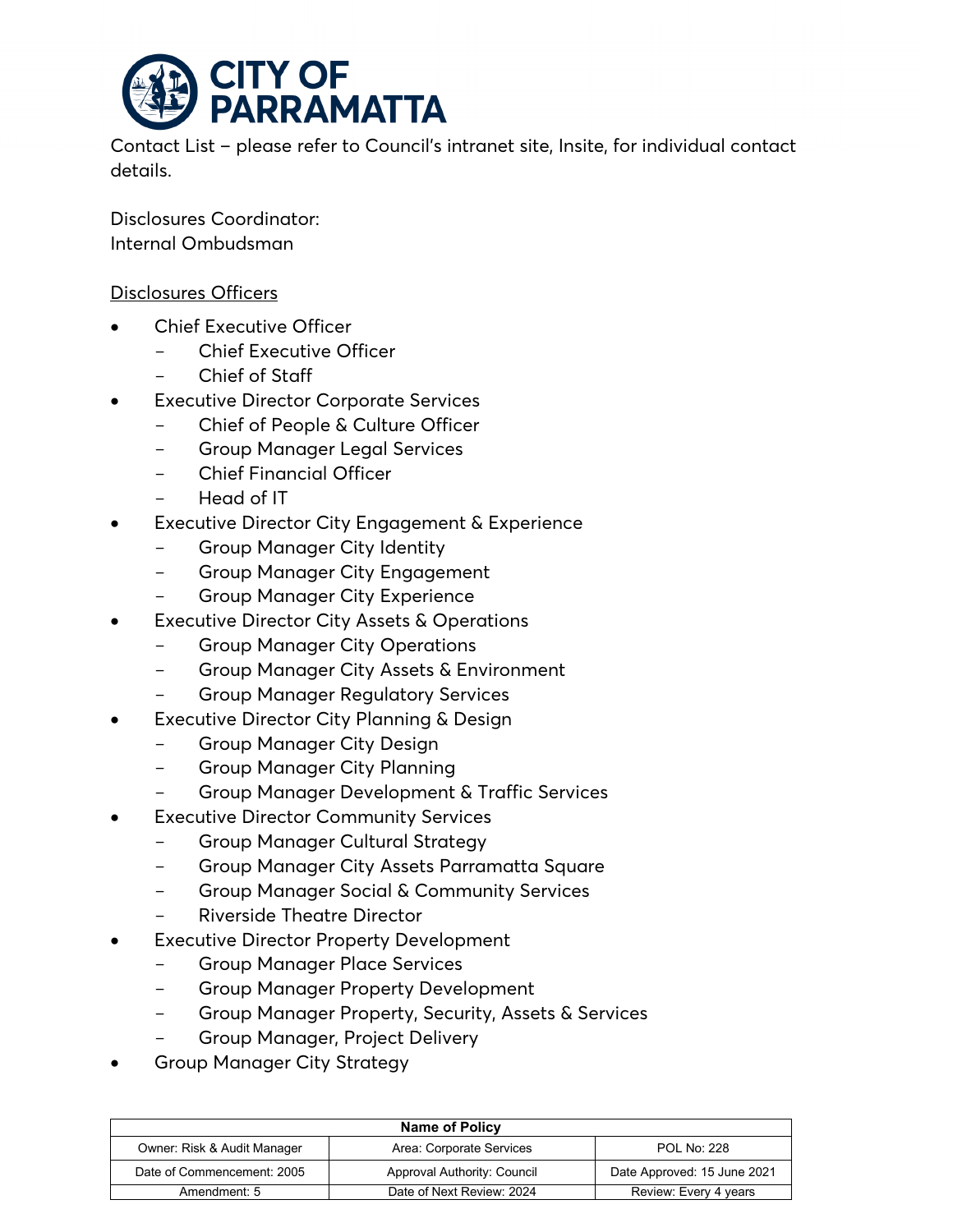

# Who can receive a report outside of the City of Parramatta Council?

Staff and Councillors are encouraged to report wrongdoing within Council, but internal reporting is not your only option. In certain circumstances, you can also make a public interest disclosure to some external parties, as outlined below in Investigating Authorities and Members of Parliament and Journalists.

## Investigating Authorities

The PID Act lists a number of investigating authorities in NSW that staff and Councillors can report wrongdoing to and the type of wrongdoing each authority can deal with. In certain circumstances, it may be preferable to make a report of wrongdoing to an investigating authority, for example a report about either the CEO or the Lord Mayor.

The relevant investigating authorities are the:

- Independent Commission Against Corruption (ICAC) for reports about corrupt conduct;
- NSW Ombudsman for reports about maladministration
- Information Commissioner for disclosures about a breach of the GIPA Act
- Office of Local Government for disclosures about local Councils
- Auditor-General of the NSW Audit Office to report serious and substantial waste.

You should contact the relevant investigating authority for advice about how to make a disclosure to them. Contact details for each investigating authority are provided at the end of this Policy.

You should be aware that the investigating authority may well discuss any such reports with Council. We will make every effort to assist and cooperate with the investigating authority to ensure the matter is dealt with appropriately and there is a satisfactory outcome. We will also provide appropriate support, protections and assistance to staff or Councillors who report wrongdoing to an investigating authority, if we are made aware that this has occurred.

# Members of Parliament or Journalists

There are only limited circumstances where reports to a Member of Parliament or a Journalist will have protections of the PID Act. To be covered under the PID Act,

| <b>Name of Policy</b>       |                             |                             |
|-----------------------------|-----------------------------|-----------------------------|
| Owner: Risk & Audit Manager | Area: Corporate Services    | <b>POL No: 228</b>          |
| Date of Commencement: 2005  | Approval Authority: Council | Date Approved: 15 June 2021 |
| Amendment: 5                | Date of Next Review: 2024   | Review: Every 4 years       |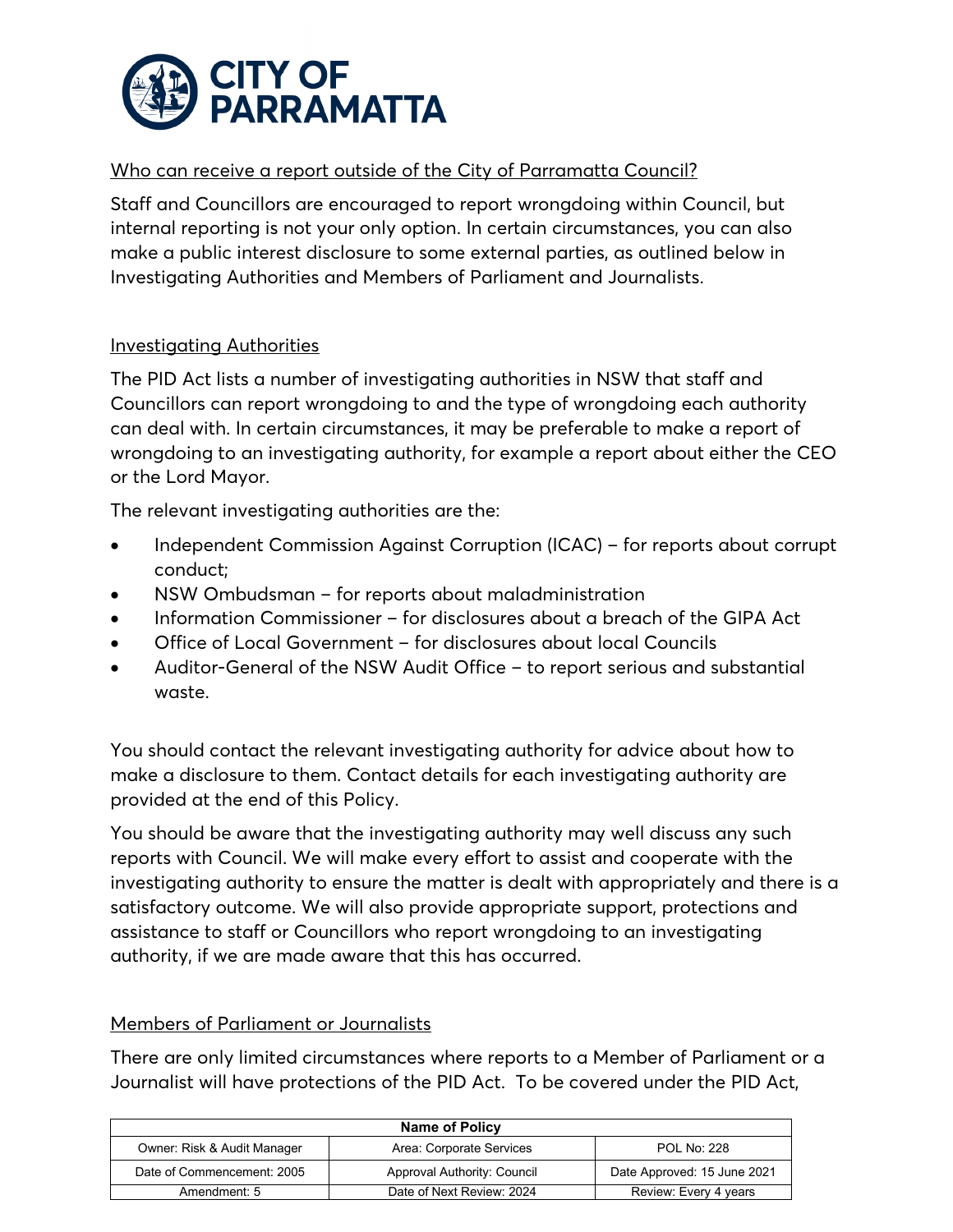

staff reporting wrongdoing to a Member of Parliament (MP) or a journalist must have already made substantially the same report to one of the following:

- the CEO;
- a person nominated in this Policy, including the Lord Mayor for reports about the CEO; and
- an investigating authority.

Also, Council or the investigating authority that received your initial report must have either:

- decided not to investigate the matter;
- decided to investigate the matter, but not completed the investigation within six months of the original report;
- investigated the matter but not recommended any action as a result; or
- not told the person who made the report, within six months of the report being made, whether the matter will be investigated.

Most importantly – to be protected under the PID Act – if you report wrongdoing to an MP or a journalist, you will need to be able to prove that you have reasonable grounds for believing that the disclosure is substantially true and that it is in fact substantially true.

# Other external reporting

If you report wrongdoing to a person or authority that is not listed above, or make a report to an MP or journalist without following the steps outlined above, you will not be protected under the PID Act. This may mean you will be in breach of legal obligations or our Code of Conduct – by, for example, disclosing confidential information.

For more information about reporting wrongdoing outside Council, contact the Disclosures Coordinator or the NSW Ombudsman's Public Interest Disclosures Unit. Their contact details are provided at the end of this Policy.

# How to make a Report

You can report wrongdoing in writing or verbally. You are encouraged to make a report in writing as this can help to avoid any confusion or misinterpretation. Council's Public Interest Disclosure Internal Reporting Form (available on Insite) is also available for staff or Councillors to use to make a report.

| <b>Name of Policy</b>       |                             |                             |
|-----------------------------|-----------------------------|-----------------------------|
| Owner: Risk & Audit Manager | Area: Corporate Services    | <b>POL No: 228</b>          |
| Date of Commencement: 2005  | Approval Authority: Council | Date Approved: 15 June 2021 |
| Amendment: 5                | Date of Next Review: 2024   | Review: Every 4 years       |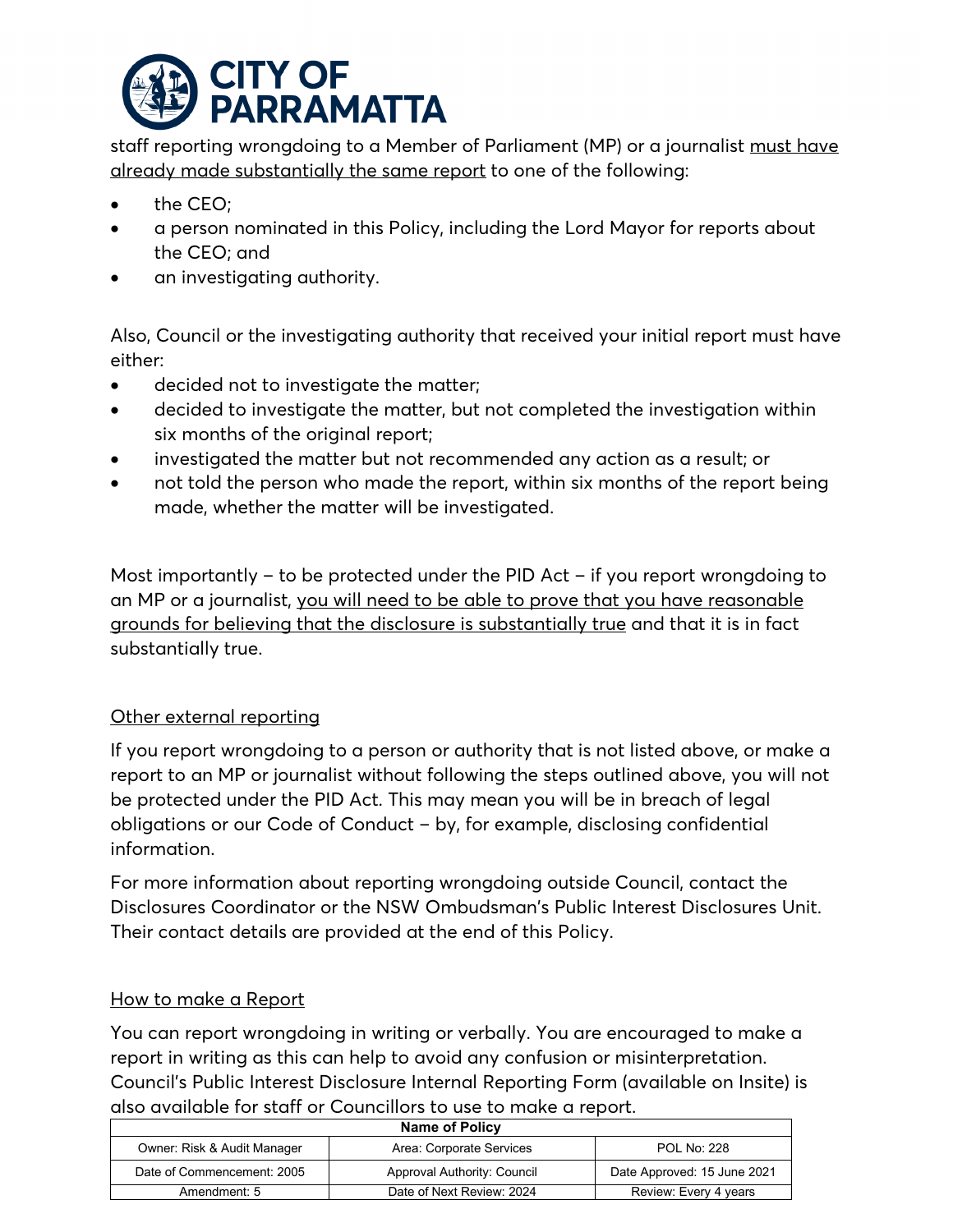

If a report is made verbally, the person receiving the report will make a comprehensive record of the report and ask the person making the report to sign this record. The reporter should keep a copy of this record.

## Can a report be anonymous?

There will be some situations where you may not want to identify yourself when you make a report. Although these reports will still be dealt with by the Council, it is best if you identify yourself. This allows us to provide you with any necessary protection and support, as well as feedback about what action is to be taken or has been taken to deal with the issues raised in the report, or the outcome of any investigation. It is important to realise that an anonymous disclosure may not prevent you from being identified by the subjects of the report or your colleagues. If we do not know who made the report, it is very difficult for us to prevent any reprisal should others identify you.

# Feedback to staff who report wrongdoing

Staff and Councillors who report wrongdoing will be told what is happening in response to their report.

1. Acknowledgement

When you make a report, Council will contact you to confirm that your report has been received and to advise:

- the timeframe within which you will receive further updates; and
- the name and contact details of the people who can tell you what is happening or handle any concerns you may have.

After a decision is made about how your report will be dealt with, Council will send you an acknowledgment letter, providing:

- information about the action that will be taken in response to your report;
- the likely timeframes for any investigation or other action; and
- information about the internal and external resources or services available that you can access for support.

You will receive an acknowledgement within ten (10) working days from the date you make your report. We will also advise you if we decide to treat your report as a public interest disclosure and provide you with a copy of this Policy at that time, as required by the PID Act.

| <b>Name of Policy</b>                                                         |                           |                             |  |
|-------------------------------------------------------------------------------|---------------------------|-----------------------------|--|
| Owner: Risk & Audit Manager<br>Area: Corporate Services<br><b>POL No: 228</b> |                           |                             |  |
| Date of Commencement: 2005<br>Approval Authority: Council                     |                           | Date Approved: 15 June 2021 |  |
| Amendment: 5                                                                  | Date of Next Review: 2024 | Review: Every 4 years       |  |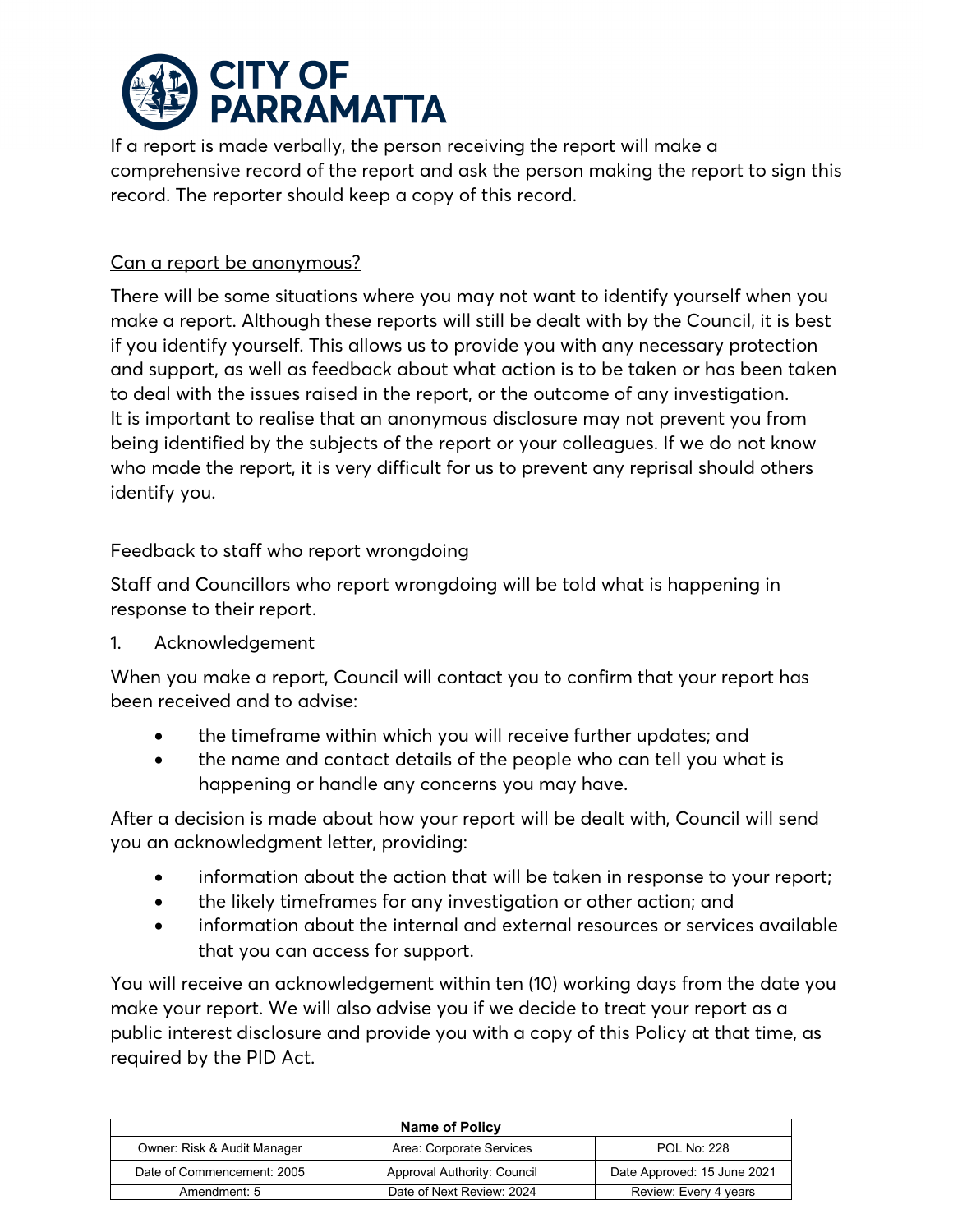

NB: If you make a report which meets the requirements of the PID Act but the report was made under a statutory or legal obligation or incidental to the performance of your day to day functions, you will not receive an acknowledgement letter or a copy of this Policy.

# 2. Progress updates

While your report is being dealt with, such as by investigation or making other enquiries, you will be given:

- information about the progress of the investigation or other enquiries and reasons for any delay
- advice of any decision by the Council not to proceed with the matter
- information about whether your identity needs to be disclosed for the purposes of investigating the matter or making enquiries, and an opportunity to talk about this beforehand.

# 3. Feedback

Once the matter has been finalised you will be given:

- enough information to show that adequate and appropriate action was taken and/or is proposed to be taken in response to your disclosure and any problem that was identified
- advice about whether you are likely to be called as a witness in any further matters, such as disciplinary or criminal proceedings.

# Maintaining Confidentiality

Council realises reporters may want their identity, and the fact they have made a report, to remain confidential. This can help to prevent any action being taken against them for reporting wrongdoing, such as the release of confidential information.

Where possible and appropriate we will take steps to keep your identity, and the fact you have reported wrongdoing, confidential. We will discuss with you whether it is possible to keep your identity confidential.

If confidentiality cannot be maintained, we will develop a plan to support and protect you from reprisal in consultation with you.

If you report wrongdoing, it is important that you only discuss your report with those responsible for dealing with it. This will include the Disclosures Coordinator and the

| <b>Name of Policy</b>                                                         |                             |                             |  |
|-------------------------------------------------------------------------------|-----------------------------|-----------------------------|--|
| Owner: Risk & Audit Manager<br>Area: Corporate Services<br><b>POL No: 228</b> |                             |                             |  |
| Date of Commencement: 2005                                                    | Approval Authority: Council | Date Approved: 15 June 2021 |  |
| Amendment: 5                                                                  | Date of Next Review: 2024   | Review: Every 4 years       |  |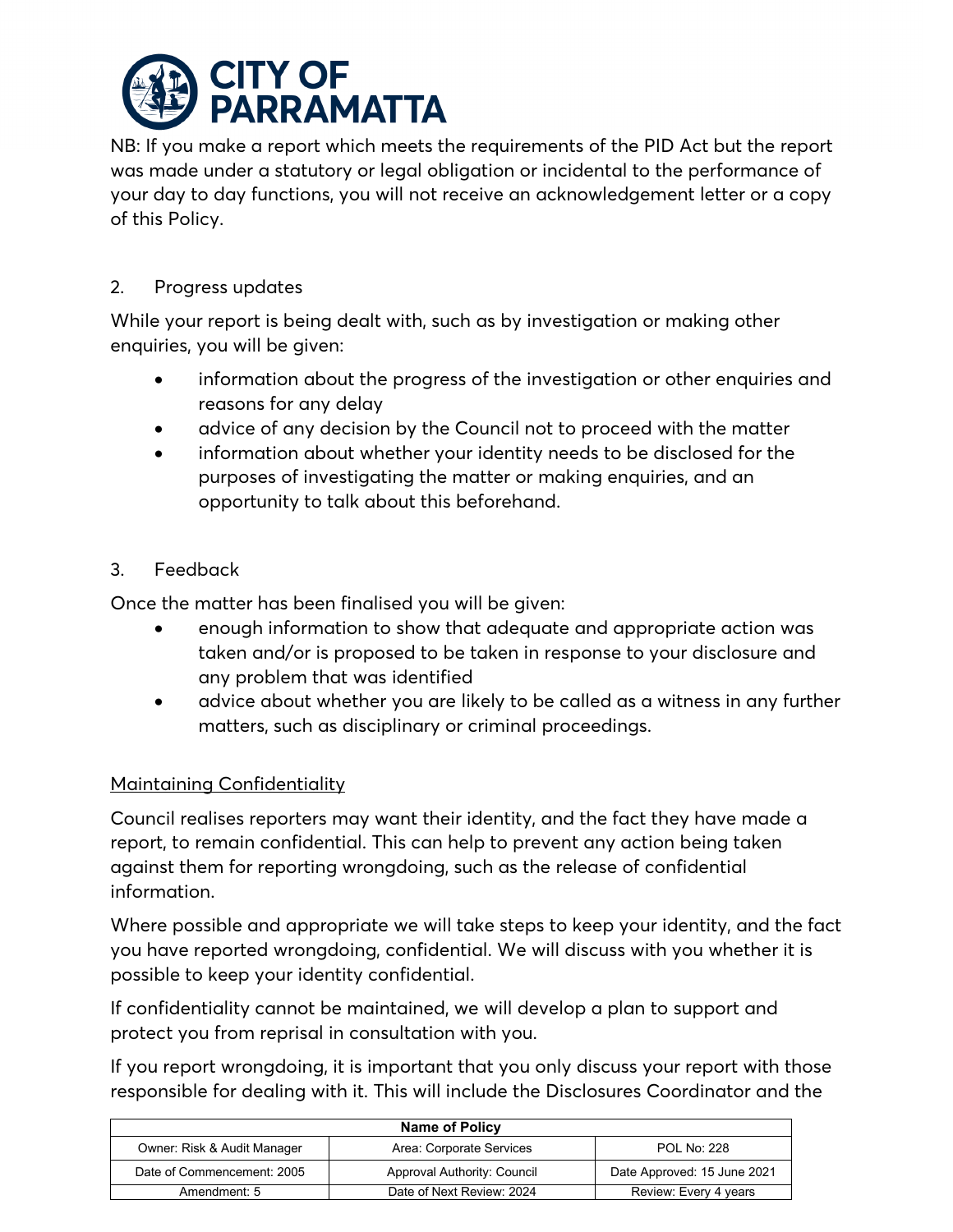

CEO, or in the case of a report about the CEO, the Disclosures Coordinator and the Lord Mayor. The fewer people who know about your report, before and after you make it, the more likely it will be that we can protect you from any reprisal.

Any staff or Councillors involved in the investigation or handling of a report, including witnesses, are also required to maintain confidentiality and not disclose information about the process or allegations to any person except for those people responsible for handling the report.

# Managing the risk of reprisal and workplace conflict

When a staff member or Councillor reports wrongdoing, Council will undertake a thorough risk assessment to identify the risk to you of detrimental action in reprisal for reporting, as well as indirect but related risks of workplace conflict or difficulties. The risk assessment will also identify strategies to deal with those risks and determine the level of protection and support that is appropriate.

Depending on the circumstances, Council may:

- relocate the reporter or the staff member who is the subject of the allegation within the current workplace
- transfer the reporter or the staff member who is the subject of the allegation to another position for which they are qualified
- grant the reporter or the staff member who is the subject of the allegation leave of absence during the investigation of the disclosure.

These courses of action are not punishment and will only be taken in consultation with the reporter. Council uses the NSW Ombudsman's Public Interest Disclosures Guideline C4 – [Assessing Risk of Reprisals and Conflict](https://www.ombo.nsw.gov.au/__data/assets/pdf_file/0004/3577/Guideline-C4-Assessing-risk-of-reprisals-and-conflict.pdf) as the basis of its risk assessment.

# Protection against reprisals

Council will not tolerate any reprisal against staff or Councillors who report wrongdoing or are believed to have reported wrongdoing.

The PID Act provides protection for staff and Councillors who have made a public interest disclosure by imposing penalties on anyone who takes detrimental action against another person substantially in reprisal for that person making a public interest disclosure. These penalties also apply to cases where a person takes

| <b>Name of Policy</b>                                                         |                             |                             |  |
|-------------------------------------------------------------------------------|-----------------------------|-----------------------------|--|
| Owner: Risk & Audit Manager<br>Area: Corporate Services<br><b>POL No: 228</b> |                             |                             |  |
| Date of Commencement: 2005                                                    | Approval Authority: Council | Date Approved: 15 June 2021 |  |
| Amendment: 5                                                                  | Date of Next Review: 2024   | Review: Every 4 years       |  |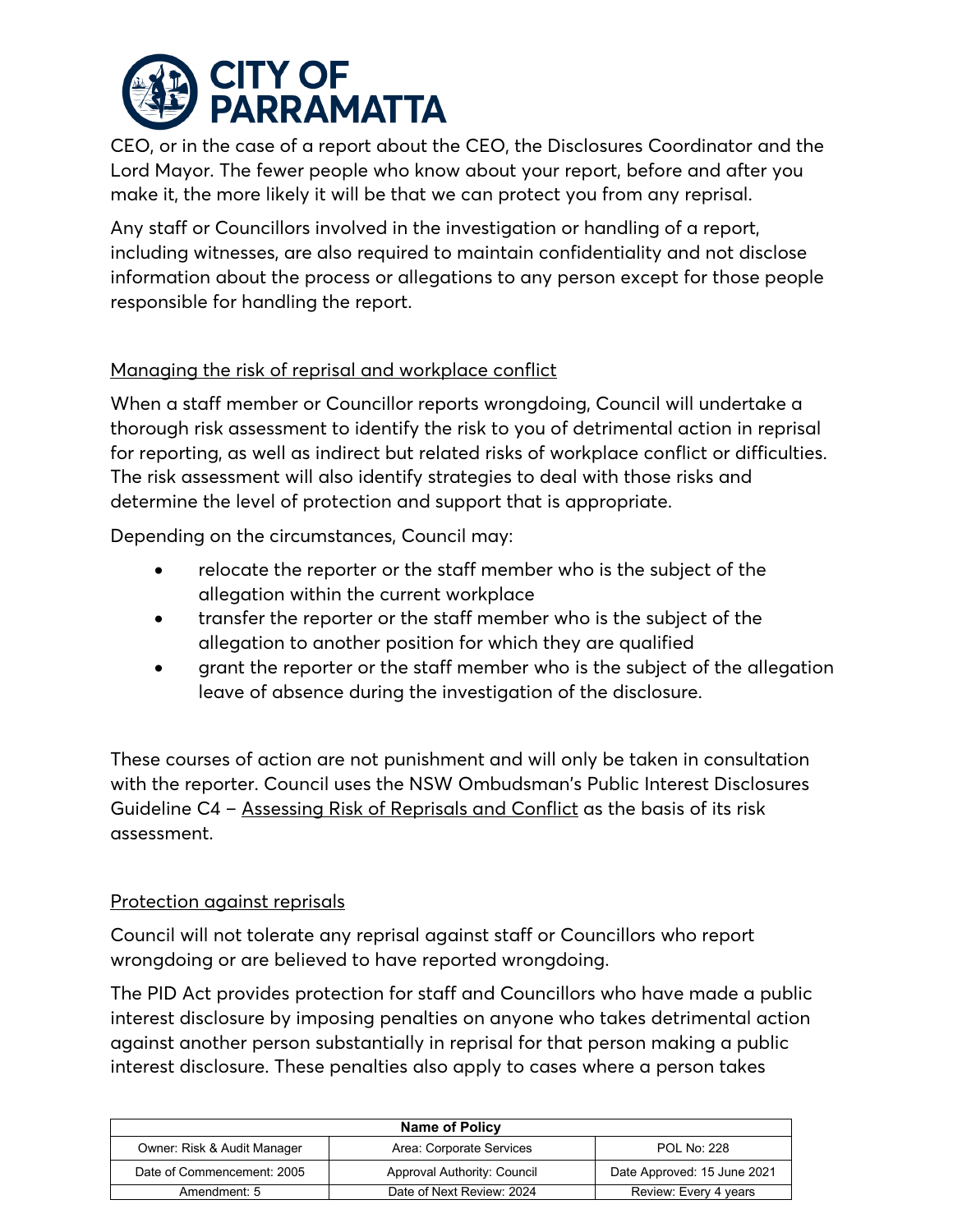

detrimental action against another because they believe or suspect the other person has made or may have made a public interest disclosure, even if they did not.

Detrimental action means action causing, comprising or involving any of the following:

- injury, damage or loss;
- intimidation or harassment;
- discrimination, disadvantage or adverse treatment in relation to employment;
- dismissal from, or prejudice in, employment; and
- disciplinary proceedings.

A person who is found to have committed a reprisal offence may face criminal penalties such as imprisonment and/or fines, and may be required to pay the victim damages for any loss suffered as a result of the detrimental action. Taking detrimental action in reprisal is also a breach of the Council's Code of Conduct which may result in disciplinary action. In the case of Councillors, such disciplinary action may be taken under the misconduct provisions of the Local Government Act 1993.

It is important for staff and Councillors to understand the nature and limitations of the protection provided by the PID Act.

# Responding to allegations of reprisal

If you believe that detrimental action has been or is being taken against you or someone else in reprisal for reporting wrongdoing, you should tell your supervisor, the Disclosures Coordinator or the CEO immediately. In the case of an allegation of reprisal by the CEO, you can report this to the Lord Mayor.

All supervisors and Disclosure Officers must notify the Disclosures Coordinator or the CEO if they suspect that reprisal against a staff member is occurring or has occurred, or if any such allegations are made to them. In the case of an allegation of reprisal by the CEO, the Lord Mayor can be notified.

If the City of Parramatta Council becomes aware of or suspects that reprisal is being, or has been taken, against a person who has made a disclosure, Council will:

• assess the allegation of reprisal to decide whether the report should be treated as a public interest disclosure and whether the matter warrants investigation or if other action should be taken to resolve the issue;

| <b>Name of Policy</b>                                                         |                           |                             |  |
|-------------------------------------------------------------------------------|---------------------------|-----------------------------|--|
| Owner: Risk & Audit Manager<br>Area: Corporate Services<br><b>POL No: 228</b> |                           |                             |  |
| Date of Commencement: 2005<br>Approval Authority: Council                     |                           | Date Approved: 15 June 2021 |  |
| Amendment: 5                                                                  | Date of Next Review: 2024 | Review: Every 4 years       |  |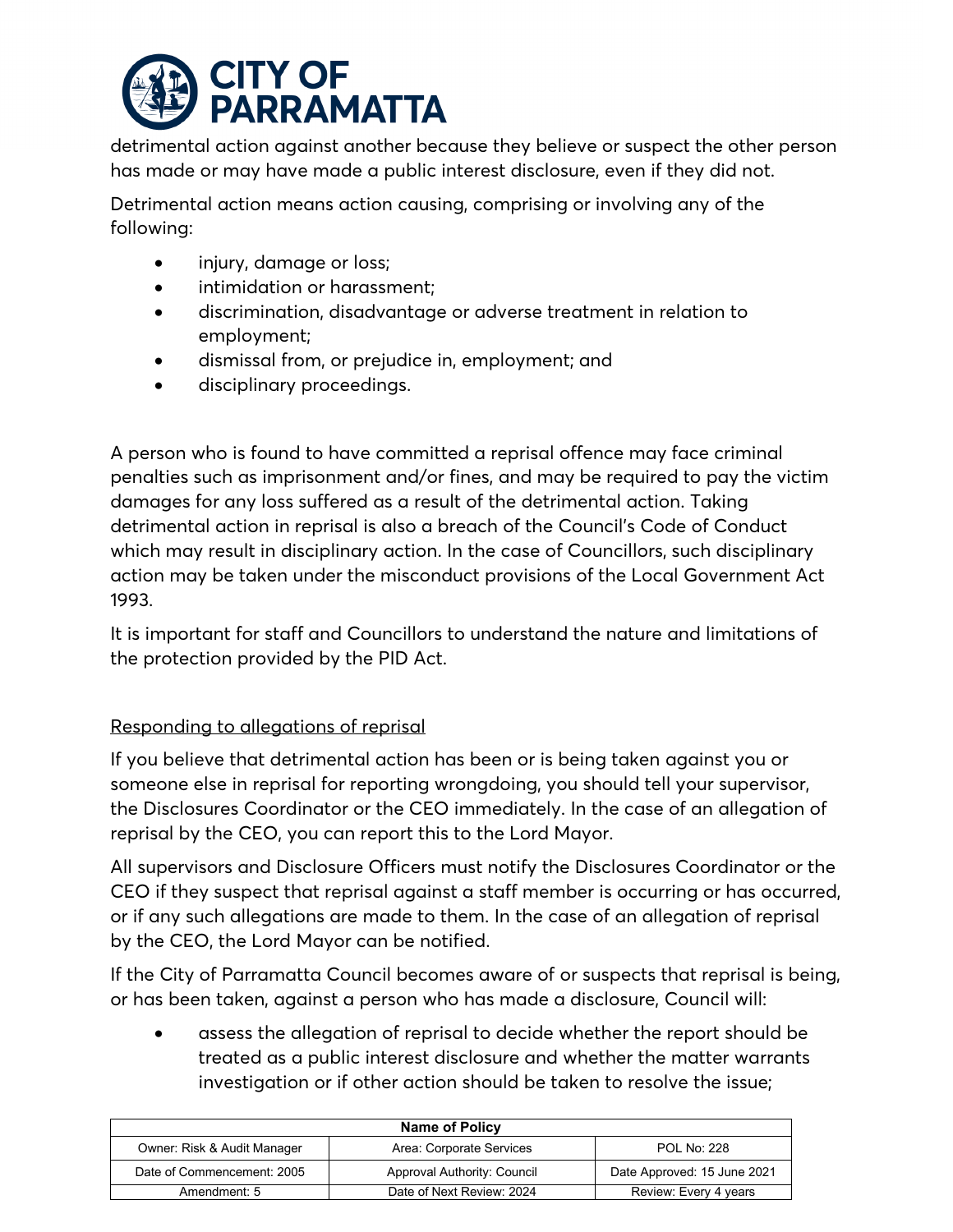

- if the reprisal allegation warrants investigation, ensure this is conducted by a senior and experienced member of staff;
- if it is established that reprisal is occurring against someone who has made a report, take all steps possible to stop that activity and protect the reporter;
- take appropriate disciplinary action against anyone proven to have taken or threatened any action in reprisal for making a disclosure;
- refer any breach of Council's Code of Conduct (reprisal action) by a Councillor or the CEO to the Code of Conduct Complaints Coordinator (the Internal Ombudsman Shared Service) and depending on the nature of the complaint, to the Office of Local Government, and
- refer any evidence of an offence under section 20 of the PID Act to the ICAC or NSW Police Force.

If you allege reprisal, you will be kept informed of the progress and outcome of any investigation or other action taken in response to your allegation.

If you have reported wrongdoing and are experiencing reprisal which you believe is not being dealt with effectively, contact the Disclosures Coordinator (IOSS), the Office of Local Government, the Ombudsman or the ICAC (depending on the type of wrongdoing you reported). Contact details for these investigating authorities are included at the end of this Policy.

# Protection against legal action

If you make a public interest disclosure in accordance with the PID Act, you will not be subject to any liability, and no action, claim or demand can be taken against you for having made the public interest disclosure. You will not have breached any confidentiality or secrecy obligations and you will have the defence of absolute privilege in defamation.

# Support for those reporting wrongdoing

Council will make sure that staff who have reported wrongdoing, regardless of whether their report is treated as a public interest disclosure, are provided with access to any professional support they may need as a result of the reporting process – such as stress management or counselling services.

Access to support may also be available for other staff involved in the internal reporting process where appropriate. Reporters and other staff involved in the process can discuss their support options with the Disclosures Coordinator.

| <b>Name of Policy</b>                                                         |                           |                             |
|-------------------------------------------------------------------------------|---------------------------|-----------------------------|
| Owner: Risk & Audit Manager<br>Area: Corporate Services<br><b>POL No: 228</b> |                           |                             |
| Date of Commencement: 2005<br>Approval Authority: Council                     |                           | Date Approved: 15 June 2021 |
| Amendment: 5                                                                  | Date of Next Review: 2024 | Review: Every 4 years       |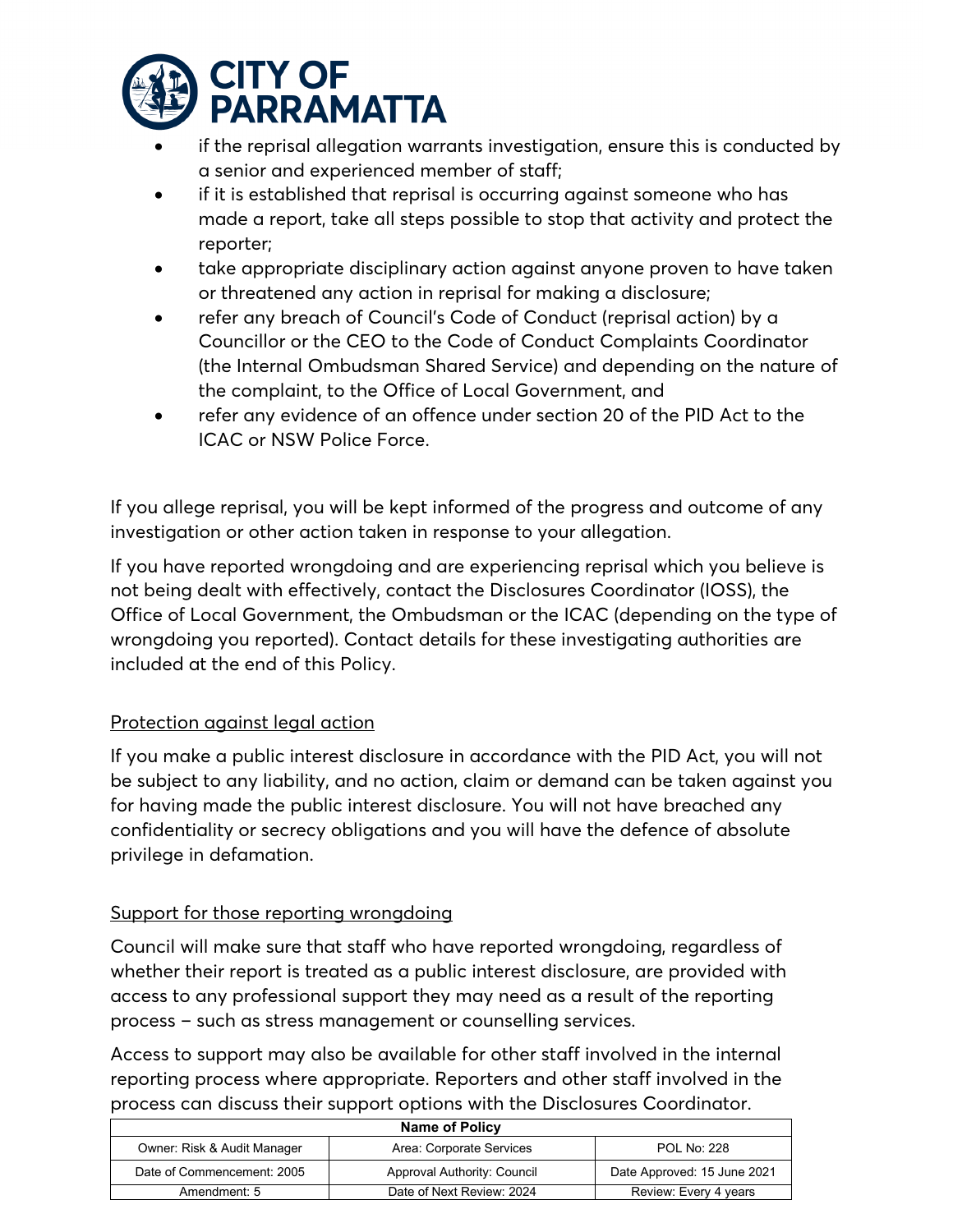

Council's Employee Assistance Policy can be found here: [http://pccinsite/people/Human%20Resources/HR/EAP/Employee%20Assistance%2](http://pccinsite/people/Human%20Resources/HR/EAP/Employee%20Assistance%20Program.tr5) [0Program.tr5](http://pccinsite/people/Human%20Resources/HR/EAP/Employee%20Assistance%20Program.tr5)

Details of Council's confidential employee assistance provider can be found here: <https://accesseap.com.au/services/individuals-in-focus/counselling-services-eap>

# Sanctions for making false or misleading statements

It is important all staff and Councillors are aware that it is a criminal offence under the PID Act to wilfully make a false or misleading statement when reporting wrongdoing. The City of Parramatta Council will not support staff or Councillors who wilfully make false or misleading reports. Such conduct may also be a breach of the Code of Conduct resulting in disciplinary action. In the case of Councillors, disciplinary action may be taken under the misconduct provisions of the Local Government Act 1993.

# The rights of persons the subject of a report

Council is committed to ensuring staff or Councillors who are the subject of a report of wrongdoing are treated fairly and reasonably. This includes keeping the identity of any person the subject of a report confidential, where this is practical and appropriate.

If you are the subject of the report, you will be advised of the allegations made against you at an appropriate time and before any adverse findings. At this time, you will be:

- advised of the details of the allegation
- advised of your rights and obligations under the relevant related policies and procedures
- kept informed about the progress of any investigation
- given a reasonable opportunity to respond to any allegation made against you
- told the outcome of any investigation, including any decision made about whether or not further action will be taken against you.

Where the reported allegations against the subject officer are clearly wrong, or have been investigated and unsubstantiated, the subject officer will be supported by Council. The fact of the allegations and any investigation will be kept confidential unless otherwise agreed to by the subject officer.

| Name of Policy                                                                |                             |                             |  |
|-------------------------------------------------------------------------------|-----------------------------|-----------------------------|--|
| Area: Corporate Services<br>Owner: Risk & Audit Manager<br><b>POL No: 228</b> |                             |                             |  |
| Date of Commencement: 2005                                                    | Approval Authority: Council | Date Approved: 15 June 2021 |  |
| Amendment: 5                                                                  | Date of Next Review: 2024   | Review: Every 4 years       |  |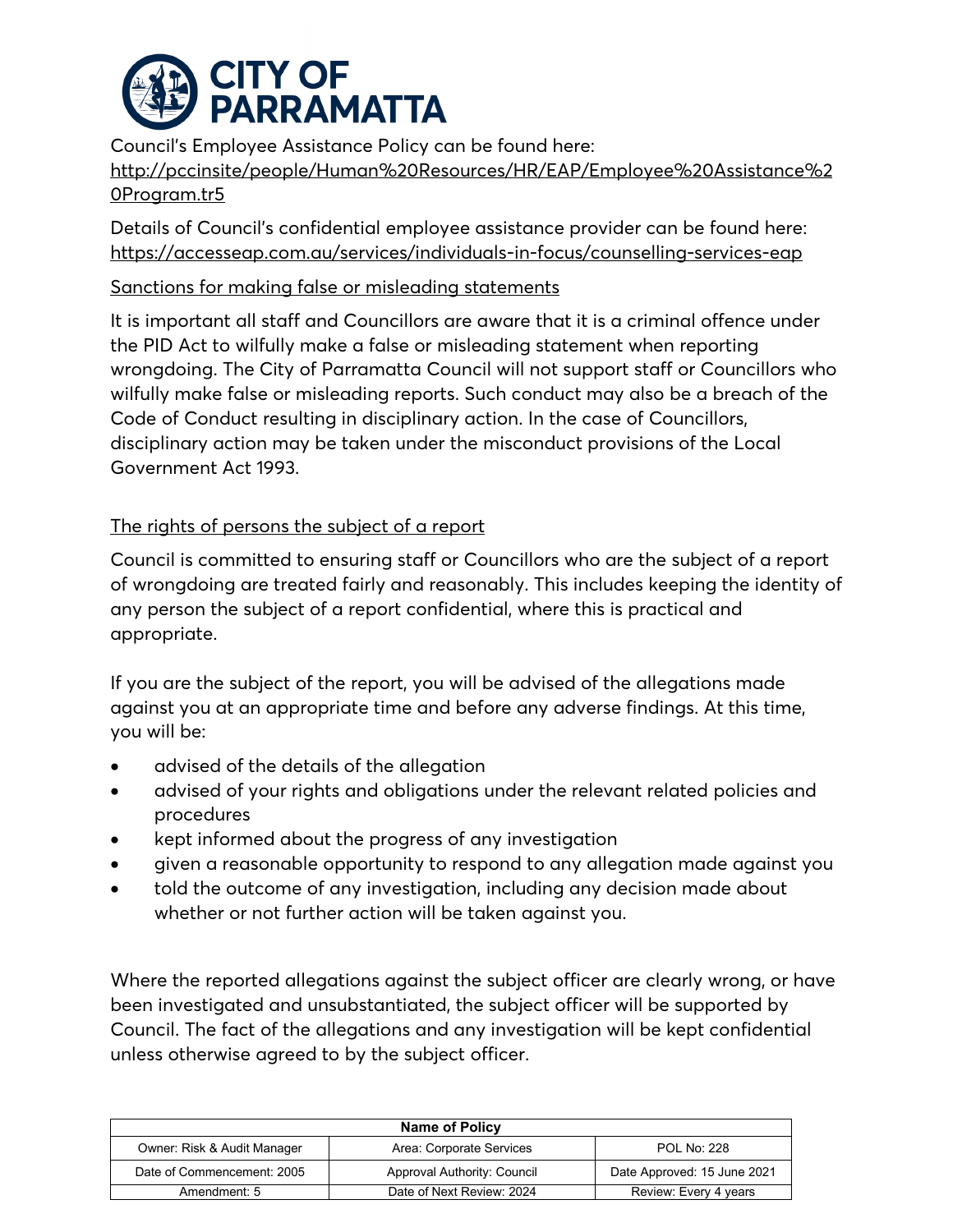

More information

Staff can seek advice and guidance from the Disclosures Coordinator (the IOSS on (02) 8757 9617) or at [internalombudsman@cityofparramatta.nsw.gov.au](mailto:internalombudsman@cityofparramatta.nsw.gov.au) and the NSW Ombudsman's website at www.ombo.nsw.gov.au.

# Definitions

| Corrupt Conduct                         | deliberate or intentional wrongdoing, not negligence or a mistake                                                                                                                                                                                                                                                                                                                                                                                                                                         |  |  |
|-----------------------------------------|-----------------------------------------------------------------------------------------------------------------------------------------------------------------------------------------------------------------------------------------------------------------------------------------------------------------------------------------------------------------------------------------------------------------------------------------------------------------------------------------------------------|--|--|
| Disclosures Coordinator                 | Council Officer responsible for managing Council's response to Public<br><b>Interest Disclosures</b>                                                                                                                                                                                                                                                                                                                                                                                                      |  |  |
| <b>Disclosures Officers</b>             | Council Officers trained to receive Public Interest Disclosures (ie, Any Level 2<br>or Level 3 Manager)                                                                                                                                                                                                                                                                                                                                                                                                   |  |  |
| <b>ICAC</b>                             | <b>Independent Commission Against Corruption</b>                                                                                                                                                                                                                                                                                                                                                                                                                                                          |  |  |
| <b>Local Government</b><br>Authority    | A Council<br>(a)<br>(b)<br>A county Council within the meaning of the Local Government Act 1993                                                                                                                                                                                                                                                                                                                                                                                                           |  |  |
| Maladministration<br>Pecuniary Interest | irregular and unauthorised use of public money or substantial<br>mismanagement of public resources<br>private interests conflict with the duty to act in the public interest                                                                                                                                                                                                                                                                                                                              |  |  |
| PID Act                                 | Public Interest Disclosures Act 1994                                                                                                                                                                                                                                                                                                                                                                                                                                                                      |  |  |
| <b>Public Authority</b>                 | Any public authority whose conduct or activities may be investigated by an<br>investigating authority, and includes (without limitation) each of the following:                                                                                                                                                                                                                                                                                                                                           |  |  |
|                                         | (a)<br>a public service agency;<br>(b)<br>a state owned corporation and any subsidiary of a state owned corporation<br>a local government authority<br>(c)<br>the NSW Police Force and the Law Enforcement Conduct Commission<br>(d)<br>the Department of Parliamentary Services, the Department of Legislative<br>(e)<br>Assembly and the Department of the Legislative Council                                                                                                                          |  |  |
| Public interest disclosure              | That is, a disclosure of information that the person making the disclosure honestly<br>believes, on reasonable grounds, shows or tends to show corrupt conduct,<br>maladministration, serious and substantial waste of public money, government<br>information contravention or local government pecuniary interest contravention, by<br>Council, Councillors or staff or by another public authority or any of its officers.<br>'Public Interest Disclosure' is the new term for a protected disclosure. |  |  |
| Public official                         | An individual who is an employee of or otherwise in the service of a public authority                                                                                                                                                                                                                                                                                                                                                                                                                     |  |  |

The contact details for external investigating authorities that staff can make a public interest disclosure to or seek advice from are listed below.

Auditor General of New South Wales Phone: (02) 9275 7100

| Phone: (02) 8757 9617 |  |
|-----------------------|--|
|-----------------------|--|

| <b>Name of Policy</b>                                                         |                             |                             |  |
|-------------------------------------------------------------------------------|-----------------------------|-----------------------------|--|
| Owner: Risk & Audit Manager<br><b>POL No: 228</b><br>Area: Corporate Services |                             |                             |  |
| Date of Commencement: 2005                                                    | Approval Authority: Council | Date Approved: 15 June 2021 |  |
| Amendment: 5                                                                  | Date of Next Review: 2024   | Review: Every 4 years       |  |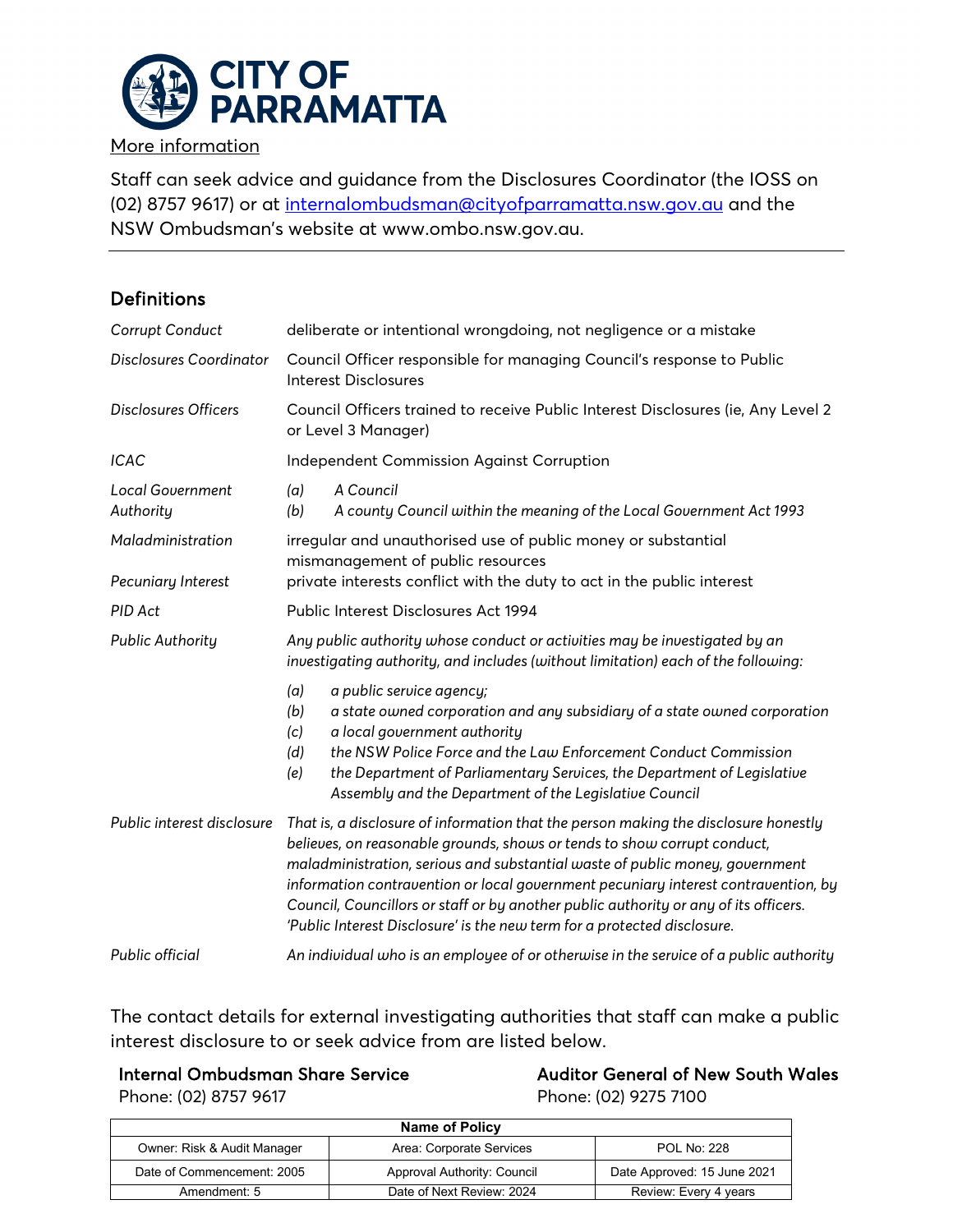

#### Email:

internalombudsman@cityofparramatta.nsw.gov.au Web: [there needs to be a page for CoP] Address: 11 Northumberland Road Auburn NSW 2144 Corrupt Conduct: Independent Commission Against Corruption (ICAC) Phone: 02 8281 5999 Toll free: 1800 463 909

Tel. typewriter (TTY): 02 8281 5773 Facsimile: 02 9264 5364 Email: [icac@icac.nsw.gov.au](mailto:icac@icac.nsw.gov.au?subject=Website%20enquiry%20or%20feedback) Web: [www.icac.nsw.gov.au](http://www.icac.nsw.gov.au/) Address: Level 21, 133 Castlereagh Street, Sydney NSW 2000

# Breaches of the GIPA Act:

Information Commissioner Toll free: 1800 472 679 Facsimile: 02 8114 3756 Email: [ipcinfo@ipc.nsw.gov.au](mailto:ipcinfo@ipc.nsw.gov.au) Web: [www.ipc.nsw.gov.au](http://www.ipc.nsw.gov.au/) Address: Level 11, 1 Castlereagh Street, Sydney NSW 2000

# Associated documents

- [Complaints Handling Policy](http://pcc-adm-icon01/eplanning/Common/Output/Document.aspx?id=lv1vxjNE7zk%253d)
- [Code of Conduct](http://pcc-adm-icon01/eplanning/Common/Output/Document.aspx?id=7GGfUQFZw1I%253d) and Procedures for the Administration of the Model Code of Conduct for NSW Councils
- [Fraud and Corruption Prevention Policy](http://pcc-adm-icon01/eplanning/Common/Output/Document.aspx?id=0n96OOg62YU%253d)
- [Grievance and Dispute Handling Policy](http://pcc-adm-icon01/ePlanning/Temp/001_005X_0I0N0OQBV3P.PDF)
- [Grievance and Dispute Handling Policy](http://pcc-adm-icon01/eplanning/Common/Output/Document.aspx?id=6szxYUouAqU%253d)
- [Workplace Bullying & Harassment Policy](http://pcc-adm-icon01/eplanning/Common/Output/Document.aspx?id=OYDk%252f0Tlf0g%253d)
- [Work Health Safety Policy, Procedure and Statement](http://pcc-adm-icon01/eplanning/Common/Output/Document.aspx?id=f7dZGPvmmx0%253d)
- [Drug and Alcohol Policy](http://pcc-adm-icon01/eplanning/Common/Output/Document.aspx?id=GJin9Bq6%252bmw%253d)
- [Smoke Free Workplace Policy](http://pcc-adm-icon01/eplanning/Common/Output/Document.aspx?id=qT7PiCsDOUA%253d)
- [Interaction Between Councillors And Staff](http://pcc-adm-icon01/eplanning/Common/Output/Document.aspx?id=KQYpPhVah%252fo%253d)
- [Statement of Business Ethics](http://pcc-adm-icon01/eplanning/Common/Output/Document.aspx?id=waMlManwHoE%253d)

**Name of Policy** Owner: Risk & Audit Manager Area: Corporate Services POL No: 228 Date of Commencement: 2005 Approval Authority: Council Date Approved: 15 June 2021 Amendment: 5 Date of Next Review: 2024 Review: Every 4 years

Email: mail@audit.nsw.gov.au Web: www.audito.nsw.gov.au Address: GPO Box 12 Sydney NSW 2001

## Maladministration:

NSW Ombudsman Phone: 02 9286 1000 Toll free (outside Sydney metro): 1800 451 524 Tel. typewriter (TTY): 02 9264 8050 Facsimile: 02 9283 2911 Email: [nswombo@ombo.nsw.gov.au](mailto:nswombo@ombo.nsw.gov.au) Web: [www.ombo.nsw.gov.au](http://www.ombo.nsw.gov.au/) Address: Level 24, 580 George Street, Sydney NSW 2000

# Local Councils:

Office of Local Government Phone: 02 4428 4100 Tel. typewriter (TTY): 02 4428 4209 Facsimile: 02 4428 4199 Email: [dlg@dlg.nsw.gov.au](mailto:dlg@dlg.nsw.gov.au) Web: [www.dlg.nsw.gov.au](http://www.dlg.nsw.gov.au/) Address: 5 O'Keefe Ave, Nowra, NSW 2541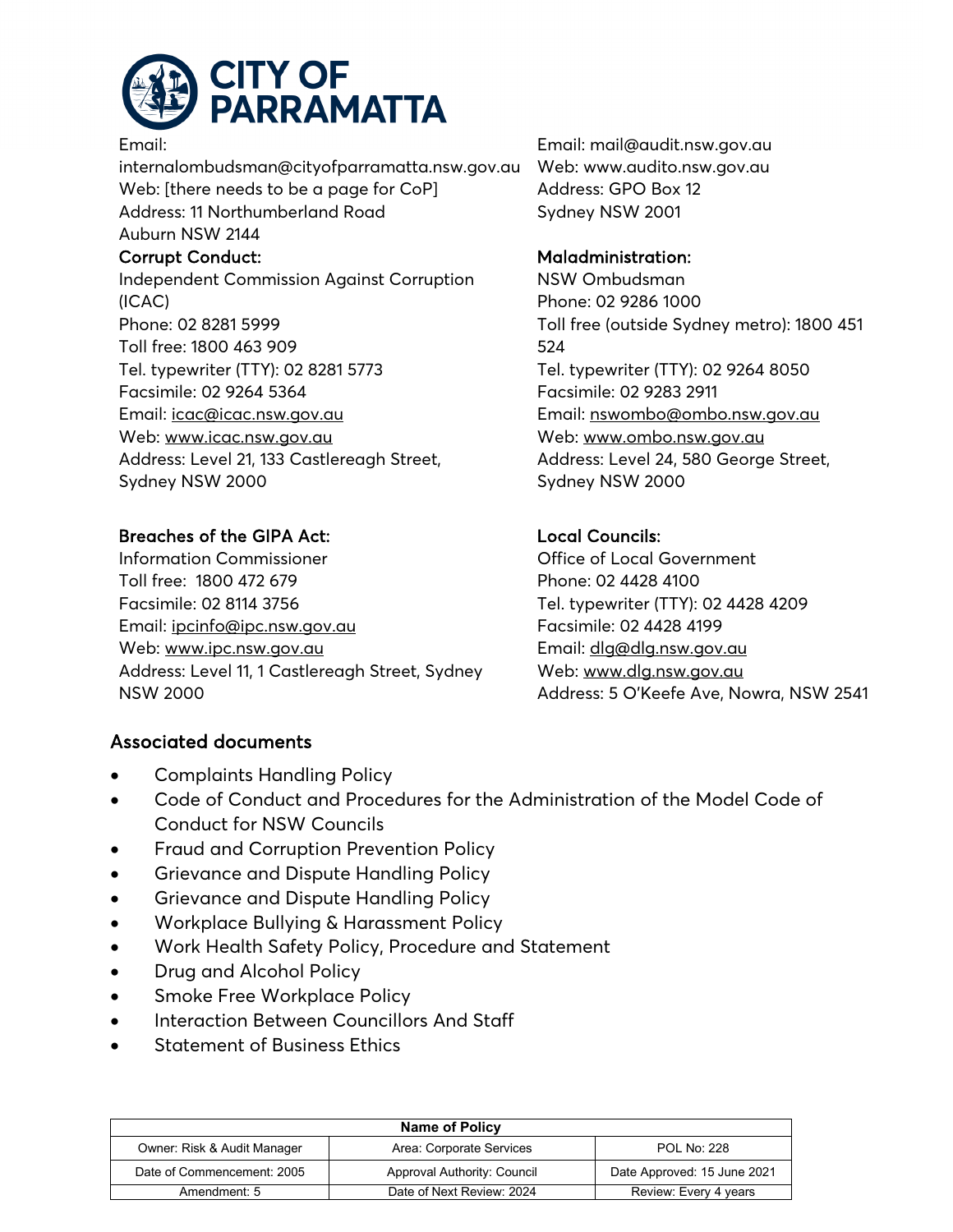

Public Interest Disclosure Internal Report Form<br>To be completed by an internal reporter and submitted to a nominated Disclosures Officer *(Refer to Council's Public Interest Disclosures Policy for further details)*

|                                                                                                                                                                                               | Details of reporter (You can make an anonymous report by leaving this section blank) |                      |
|-----------------------------------------------------------------------------------------------------------------------------------------------------------------------------------------------|--------------------------------------------------------------------------------------|----------------------|
| Name:                                                                                                                                                                                         |                                                                                      |                      |
| Position:                                                                                                                                                                                     |                                                                                      | Preferred<br>Contact |
| Division/Unit:                                                                                                                                                                                |                                                                                      | method               |
| Telephone:                                                                                                                                                                                    |                                                                                      | Phone                |
| Email:                                                                                                                                                                                        |                                                                                      | Email                |
| Postal address:                                                                                                                                                                               |                                                                                      | Post                 |
| Details of the wrongdoing being reported                                                                                                                                                      |                                                                                      |                      |
| Description:<br>What happened?<br>Where did this happen?<br>$\bullet$<br>When did this happen?<br>$\bullet$<br>Is it still happening?<br>$\bullet$<br>[Attach an additional page if required] |                                                                                      |                      |
| How did you become aware of<br>this?                                                                                                                                                          |                                                                                      |                      |
| Name and position of people<br>involved in the wrongdoing:<br>[Attach an additional page if required]                                                                                         | Position<br>Name                                                                     |                      |
| Attach any additional relevant<br>information or indicate where<br>supporting evidence may be<br>found:                                                                                       | Supporting evidence                                                                  | Attached             |
| Name and position of other<br>people who may have<br>additional information:                                                                                                                  | Name<br>Position                                                                     |                      |
| <b>Statement</b>                                                                                                                                                                              |                                                                                      |                      |
|                                                                                                                                                                                               | I honestly believe that the above information shows or tends to show wrongdoing.     |                      |

Signature of reporter *(Do not sign if you want to make an anonymous report)*

Date report submitted *(Essential information)*

| <b>Name of Policy</b>       |                             |                             |
|-----------------------------|-----------------------------|-----------------------------|
| Owner: Risk & Audit Manager | Area: Corporate Services    | <b>POL No: 228</b>          |
| Date of Commencement: 2005  | Approval Authority: Council | Date Approved: 15 June 2021 |
| Amendment: 5                | Date of Next Review: 2024   | Review: Every 4 years       |